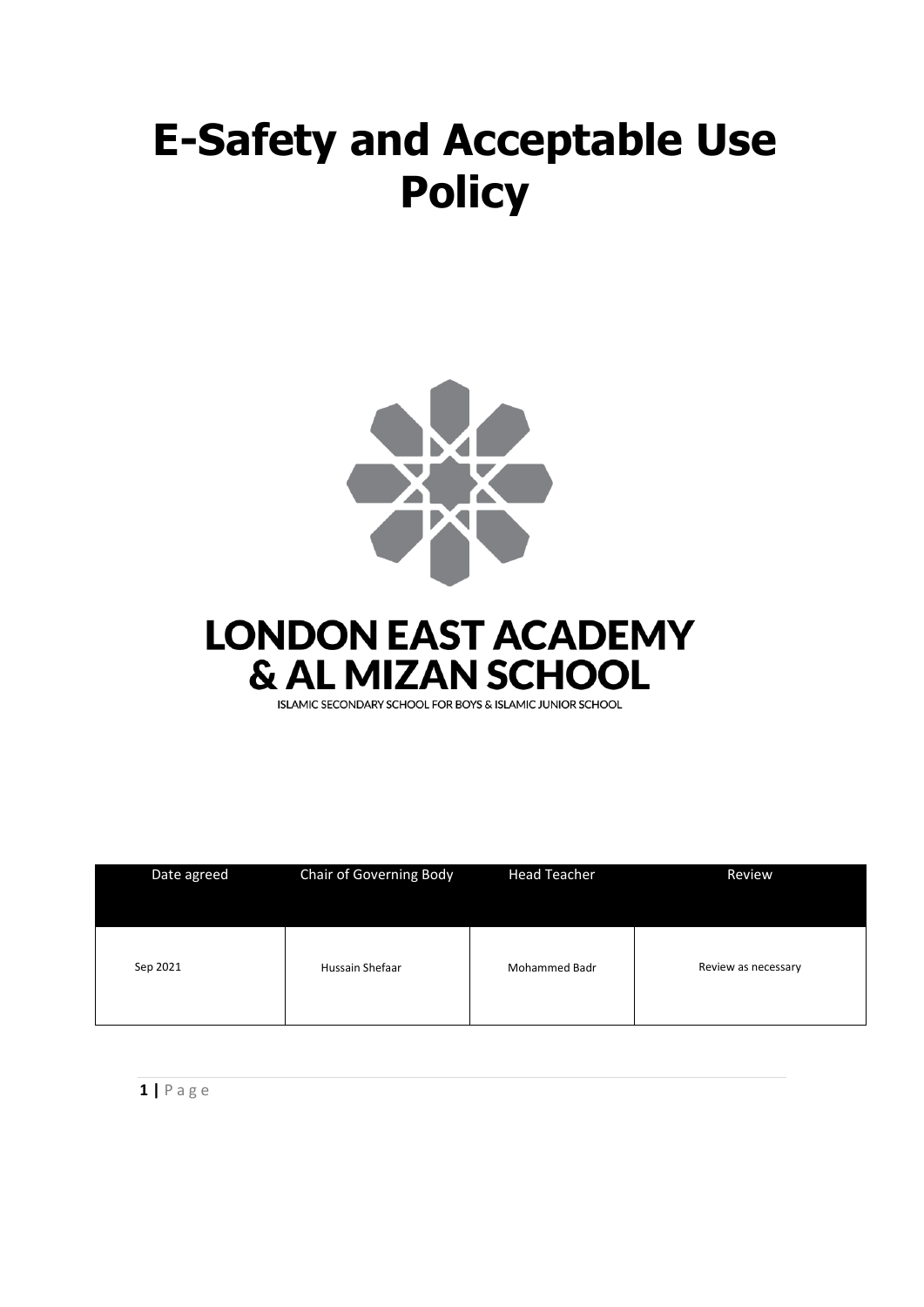## **Contents**

- 1. Introduction and Overview
	- Rationale and Scope
	- Roles and responsibilities
	- How the policy be communicated to staff/pupils/community
	- Handling complaints
	- Review and Monitoring
- 2. Education and Curriculum
	- Pupil e-safety curriculum
	- Staff and governor training
	- Parent awareness and training
- 3. Expected Conduct and Incident Management
- 4. Managing the ICT Infrastructure
	- Internet access, security (virus protection) and filtering
	- Network management (user access, backup, curriculum and admin)
	- Passwords policy
	- E-mail
	- School website
	- Learning platform
	- Social networking
	- Video Conferencing
- 5. Data Security
	- Management Information System access
	- Data transfer
- 6. Equipment and Digital Content
	- Personal mobile phones and devices
	- Digital images and video
	- Asset disposal

#### **Appendices:**

- 1. Acceptable Use Agreement (Pupils)
- 2. Acceptable Use Agreement: All Staff, Volunteers and Governors
- 3. Appendix C Acceptable Use Agreement including photo/video permission (Parents)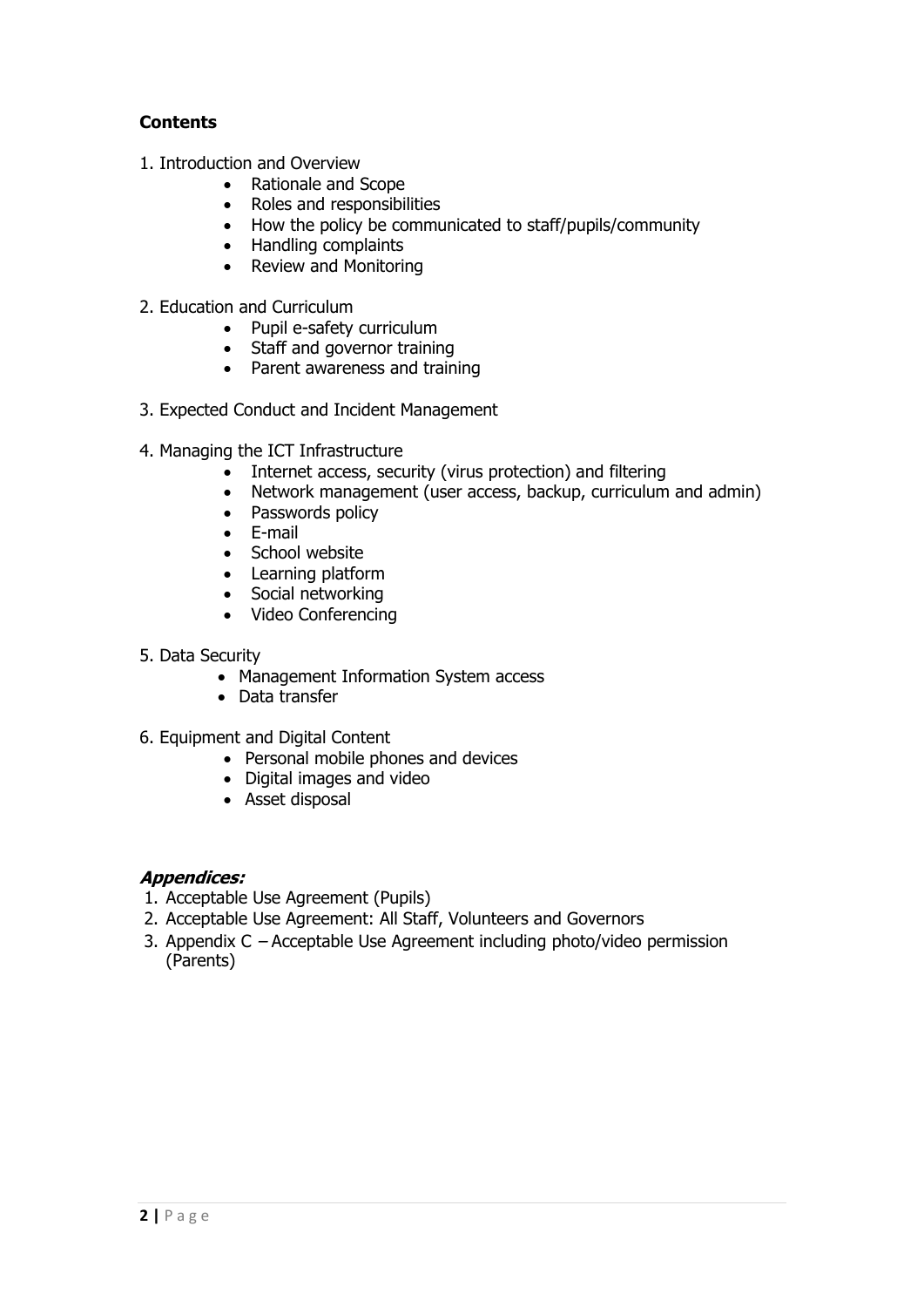## **1. Introduction and Overview**

#### **Rationale**

#### **The purpose of this policy is to:**

• set out the key principles expected of all members of the school community at London East Academy and Al Mizan with respect to the use of ICT-based technologies.

• safeguard and protect the children and staff of London East Academy and Al Mizan.

• assist school staff working with children to work safely and responsibly with the Internet and other communication technologies and to monitor their own standards and practice.

• set clear expectations of behaviour and/or codes of practice relevant to responsible use of the Internet for educational, personal or recreational use.

• have clear structures to deal with online abuse such as cyberbullying which are cross referenced with other school policies.

• ensure that all members of the school community are aware that unlawful or unsafe behaviour is unacceptable and that, where appropriate, disciplinary or legal action will be taken.

• minimise the risk of misplaced or malicious allegations made against adults who work with students.

## **The main areas of risk for our school community can be summarised as follows:**

#### **Content**

• exposure to inappropriate content, including online pornography, ignoring age ratings in games (exposure to violence associated with often racist language), substance abuse

- lifestyle websites, for example pro-anorexia/self-harm/suicide sites
- hate sites
- content validation: how to check authenticity and accuracy of online content

#### **Contact**

- grooming
- cyber-bullying in all forms
- identity theft (including 'frape' (hacking Facebook profiles)) and sharing passwords

#### **Conduct**

- privacy issues, including disclosure of personal information
- digital footprint and online reputation
- health and well-being (amount of time spent online (Internet or gaming))
- sexting (sending and receiving of personally intimate images) also referred to as SGII (self-generated indecent images)

copyright (little care or consideration for intellectual property and ownership – such as music and film)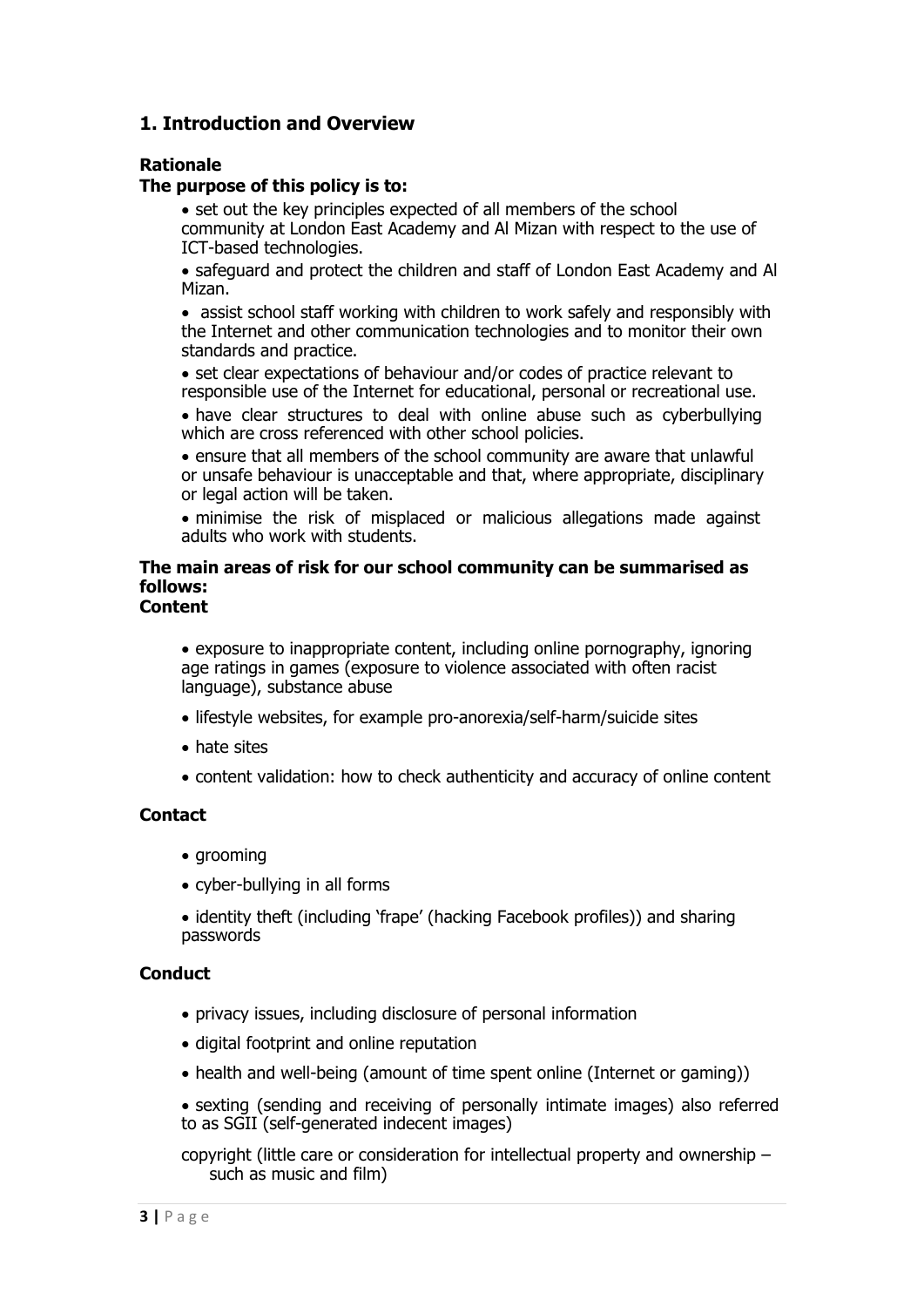#### (Ref Ofsted 2013)

#### **Scope** (from SWGfL)

This policy applies to all members of London East Academy and Al Mizan (including staff, students / pupils, volunteers, parents / carers, visitors, community users) who have access to and are users of school / academy ICT systems, both in and out of school.

The Education and Inspections Act 2006 empowers Headteachers / Principals to such extent as is reasonable, to regulate the behaviour of students / pupils when they are off the school / academy site and empowers members of staff to impose disciplinary penalties for inappropriate behaviour.

This is pertinent to incidents of cyber-bullying, or other e-safety incidents covered by this policy, which may take place outside of the school / academy, but is linked to membership of the school / academy. The 2011 Education Act increased these powers with regard to the searching for and of electronic devices and the deletion of data (see appendix for template policy). In the case of both acts, action can only be taken over issues covered by the published Behaviour Policy.

The school will deal with such incidents within this policy and associated behaviour and antibullying policies and will, where known, inform parents / carers of incidents of inappropriate esafety behaviour that take place out of school.

| Role                                | Key Responsibilities                                                                                                                                                                                                    |  |
|-------------------------------------|-------------------------------------------------------------------------------------------------------------------------------------------------------------------------------------------------------------------------|--|
| Headteacher /<br>E-Safety<br>Leader | • To take overall responsibility for e-safety provision<br>• To take overall responsibility for data and data security<br>(SIRO)<br>• To ensure the school uses an approved, filtered Internet                          |  |
|                                     | Service, which complies with current statutory requirements<br>• To be responsible for ensuring that staff receive suitable<br>training to carry out their e-safety roles and to train other<br>colleagues, as relevant |  |
|                                     | • To be aware of procedures to be followed in the event of a<br>serious e-safety incident.<br>• To receive regular monitoring reports from the E-Safety<br>Officer                                                      |  |
|                                     | • To ensure that there is a system in place to monitor and<br>support staff who carry out internal e-safety procedures                                                                                                  |  |
|                                     | • Takes a leading role in establishing and reviewing the school<br>e-safety policy                                                                                                                                      |  |
|                                     | • Promotes an awareness and commitment to e-safeguarding<br>throughout the school community                                                                                                                             |  |
|                                     | • Ensures that e-safety education is embedded across the<br>curriculum                                                                                                                                                  |  |
|                                     | liaises with school ICT technical staff<br>$\bullet$<br>• To communicate regularly with SLT and the designated<br>Safeguarding Governor to discuss current issues                                                       |  |
|                                     | • To ensure that all staff are aware of the procedures that need<br>to be followed in the event of an e-safety incident<br>• facilitates training and advice for all staff                                              |  |
|                                     | • liaises with the Local Authority and relevant agencies                                                                                                                                                                |  |
|                                     | Is regularly updated in e-safety issues and legislation, and be<br>$\bullet$<br>aware of the potential for serious child protection issues to<br>arise from:                                                            |  |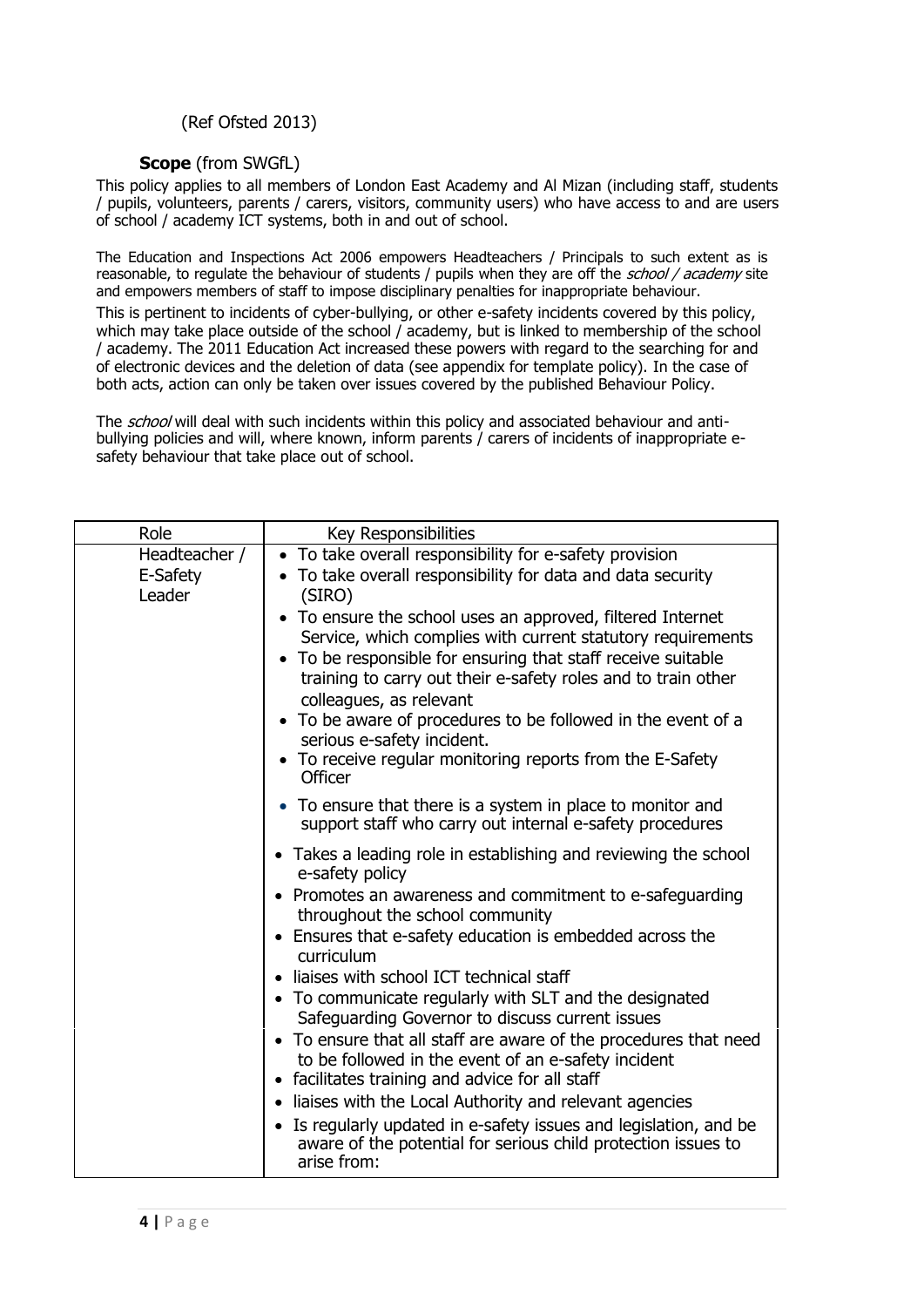| Role                                              | Key Responsibilities                                                                                                                                                                                                                                                                                                                                                                                                                                                                                                                                                                                                                                                                                                                                                                                                                                                                                                                                                                                                                                                                                                                                                                                 |  |
|---------------------------------------------------|------------------------------------------------------------------------------------------------------------------------------------------------------------------------------------------------------------------------------------------------------------------------------------------------------------------------------------------------------------------------------------------------------------------------------------------------------------------------------------------------------------------------------------------------------------------------------------------------------------------------------------------------------------------------------------------------------------------------------------------------------------------------------------------------------------------------------------------------------------------------------------------------------------------------------------------------------------------------------------------------------------------------------------------------------------------------------------------------------------------------------------------------------------------------------------------------------|--|
|                                                   | • sharing of personal data<br>• access to illegal / inappropriate materials<br>inappropriate on-line contact with adults / strangers                                                                                                                                                                                                                                                                                                                                                                                                                                                                                                                                                                                                                                                                                                                                                                                                                                                                                                                                                                                                                                                                 |  |
|                                                   | • potential or actual incidents of grooming<br>• cyber-bullying and use of social media                                                                                                                                                                                                                                                                                                                                                                                                                                                                                                                                                                                                                                                                                                                                                                                                                                                                                                                                                                                                                                                                                                              |  |
| Safeguarding<br>Governor/E-<br>Safety<br>Governor | • To ensure that the school follows all current e-safety advice<br>to keep the children and staff safe<br>To approve the E-Safety Policy and review the effectiveness<br>of the policy. This will be carried out by the Governors<br>receiving regular information about e-safety incidents and<br>monitoring reports.<br>• To support the school in encouraging parents and the wider<br>community to become engaged in e-safety activities                                                                                                                                                                                                                                                                                                                                                                                                                                                                                                                                                                                                                                                                                                                                                         |  |
| Computing<br>Curriculum<br>Leader                 | • Takes day to day responsibility for e-safety issues<br>To ensure that an e-safety incident log is kept up to date<br>$\bullet$<br>liaises with school ICT technical staff<br>• To oversee the delivery of the e-safety element of the<br>Computing curriculum<br>To liaise with the e-safety leader regularly<br>$\bullet$                                                                                                                                                                                                                                                                                                                                                                                                                                                                                                                                                                                                                                                                                                                                                                                                                                                                         |  |
| <b>Network</b><br>Manager / techn<br><i>ician</i> | • To report any e-safety related issues that arises, to the e-<br>safety leader<br>• To ensure that users may only access the school's networks<br>through an authorised and properly enforced password<br>protection policy, in which passwords are regularly changed<br>• To ensure that provision exists for misuse detection and<br>malicious attack e.g. keeping virus protection up to date)<br>To ensure the security of the school ICT system<br>• To ensure that access controls / encryption exist to protect<br>personal and sensitive information held on school-owned<br>devices<br>• the school's policy on web filtering is applied and updated on a<br>regular basis<br>• that he keeps up to date with the school's e-safety policy and<br>technical information in order to effectively carry out their e-<br>safety role and to inform and update others as relevant<br>• To ensure appropriate backup procedures exist so that critical<br>information and systems can be recovered in the event of a<br>disaster.<br>• To keep up-to-date documentation of the school's e-security<br>and technical procedures<br>• To ensure that all data held on pupils on the school office |  |
| <b>Teachers</b>                                   | machines have appropriate access controls in place<br>To embed e-safety issues in all aspects of the curriculum and<br>$\bullet$<br>other school activities<br>To supervise and guide pupils carefully when engaged in<br>$\bullet$<br>learning activities involving online technology (including,<br>extra-curricular and extended school activities if relevant)                                                                                                                                                                                                                                                                                                                                                                                                                                                                                                                                                                                                                                                                                                                                                                                                                                   |  |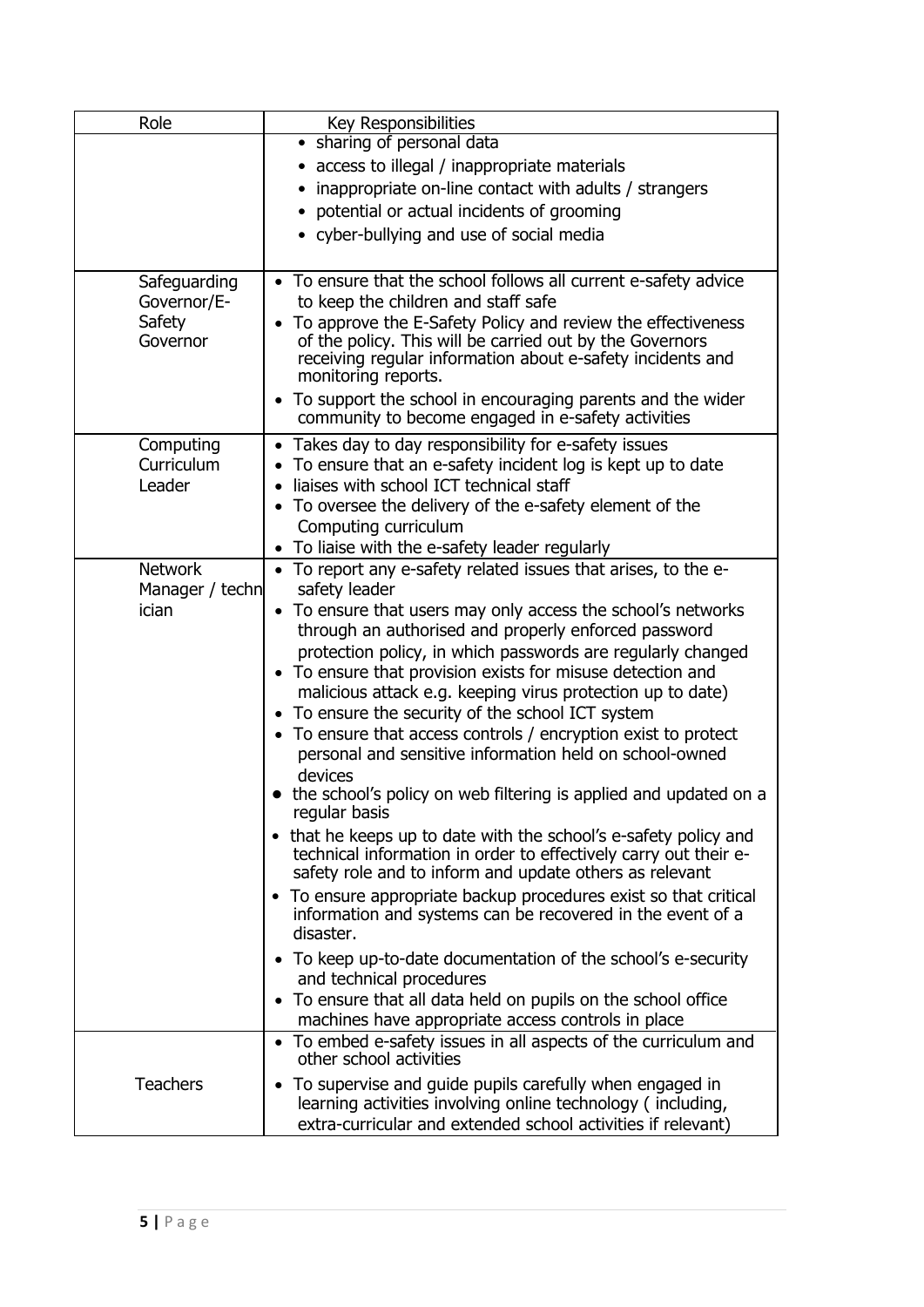| Role          | Key Responsibilities                                                                                                                                                                                                                                                                                                                                                                                                                                                                                                                                                                                                                                                                                                                                                                                                                                                                                                                                                                                                                                                                                                                                            |
|---------------|-----------------------------------------------------------------------------------------------------------------------------------------------------------------------------------------------------------------------------------------------------------------------------------------------------------------------------------------------------------------------------------------------------------------------------------------------------------------------------------------------------------------------------------------------------------------------------------------------------------------------------------------------------------------------------------------------------------------------------------------------------------------------------------------------------------------------------------------------------------------------------------------------------------------------------------------------------------------------------------------------------------------------------------------------------------------------------------------------------------------------------------------------------------------|
|               | • To ensure that pupils are fully aware of research skills and<br>are fully aware of legal issues relating to electronic content<br>such as copyright laws                                                                                                                                                                                                                                                                                                                                                                                                                                                                                                                                                                                                                                                                                                                                                                                                                                                                                                                                                                                                      |
| All staff     | • To read, understand and help promote the school's e-safety<br>policies and guidance<br>• To read, understand, sign and adhere to the school staff<br>Acceptable Use Agreement Policy<br>To be aware of e-safety issues related to the use of mobile<br>$\bullet$<br>phones, cameras and hand held devices and that they<br>monitor their use and implement current school policies with<br>regard to these devices<br>• To report any suspected misuse or problem to the e-safety<br>coordinator<br>• To maintain an awareness of current e-safety issues and<br>guidance e.g. through CPD<br>• To model safe, responsible and professional behaviours in<br>their own use of technology<br>• To ensure that any digital communications with pupils should<br>be on a professional level and only through school based<br>systems, never through personal mechanisms, e.g. email,<br>text, mobile phones etc.                                                                                                                                                                                                                                                 |
| <b>Pupils</b> | • Read, understand, sign and adhere to the Pupil Acceptable<br>Use Policy<br>have a good understanding of research skills and the need to<br>$\bullet$<br>avoid plagiarism and uphold copyright regulations<br>• to understand the importance of reporting abuse, misuse or<br>access to inappropriate materials<br>• to know what action to take if they or someone they know<br>feels worried or vulnerable when using online technology.<br>to know and understand school policy on the use of mobile<br>phones, digital cameras and hand held devices.<br>To know and understand school policy on the taking / use of<br>$\bullet$<br>images and on cyber-bullying.<br>To understand the importance of adopting good e-safety<br>$\bullet$<br>practice when using digital technologies out of school and<br>realise that the school's E-Safety Policy covers their actions<br>out of school, if related to their membership of the school<br>To take responsibility for learning about the benefits and risks<br>of using the Internet and other technologies safely both in<br>school and at home<br>to help the school in the review of e-safety policies |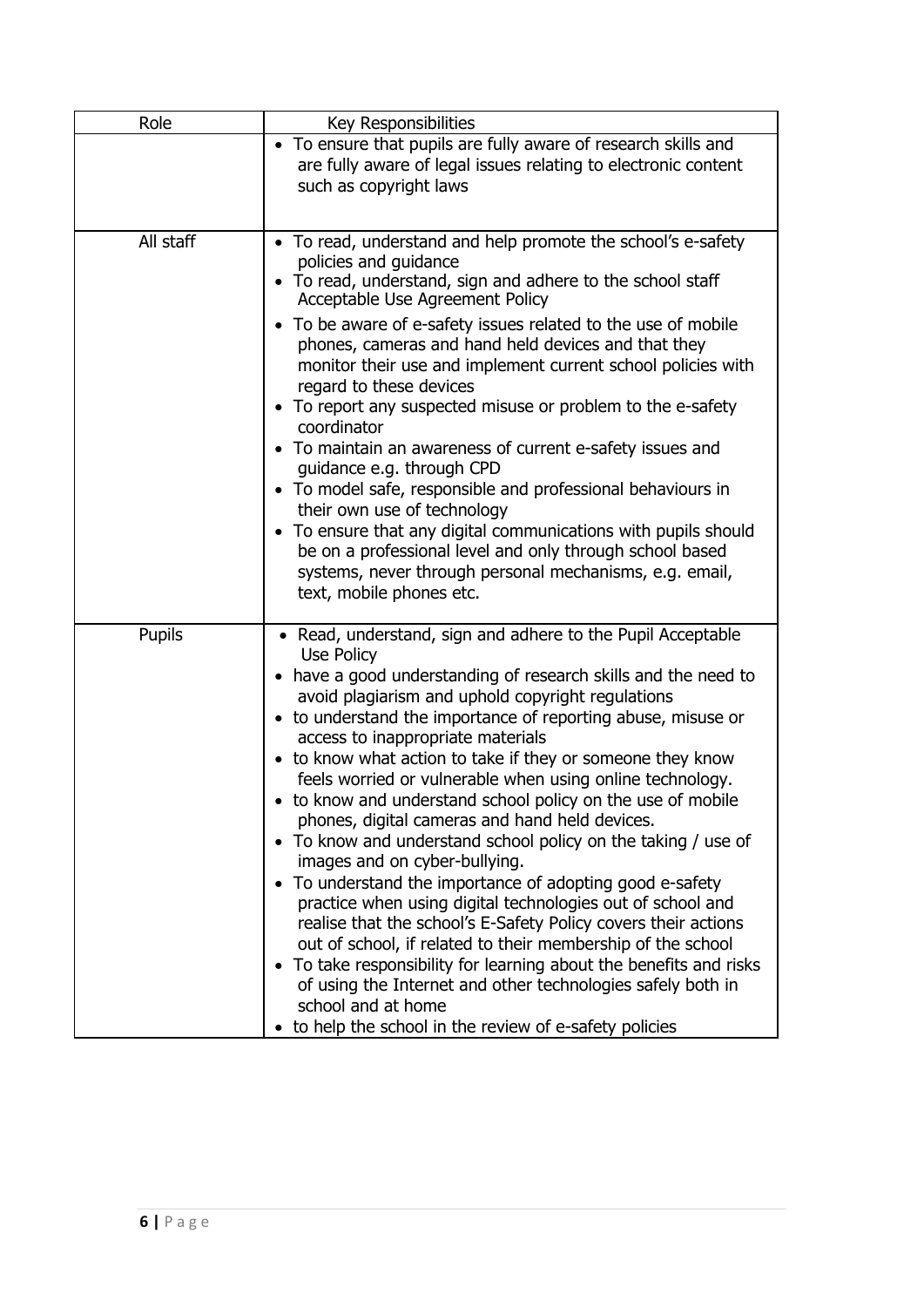| Role           | Key Responsibilities                                                                                                                                                                                          |  |
|----------------|---------------------------------------------------------------------------------------------------------------------------------------------------------------------------------------------------------------|--|
| Parents/carers | • to support the school in promoting e-safety and endorse the<br>Parents' Acceptable Use Agreement which includes the pupils'<br>use of the Internet and the school's use of photographic and<br>video images |  |
|                | • to read, understand and promote the school Pupil Acceptable<br>Use Agreement with their children                                                                                                            |  |
|                | • to consult with the school if they have any concerns about<br>their children's use of technology                                                                                                            |  |
| External       |                                                                                                                                                                                                               |  |
| groups         | • Any external individual / organisation will sign an Acceptable<br>Use Policy prior to using any equipment or the Internet within<br>school                                                                  |  |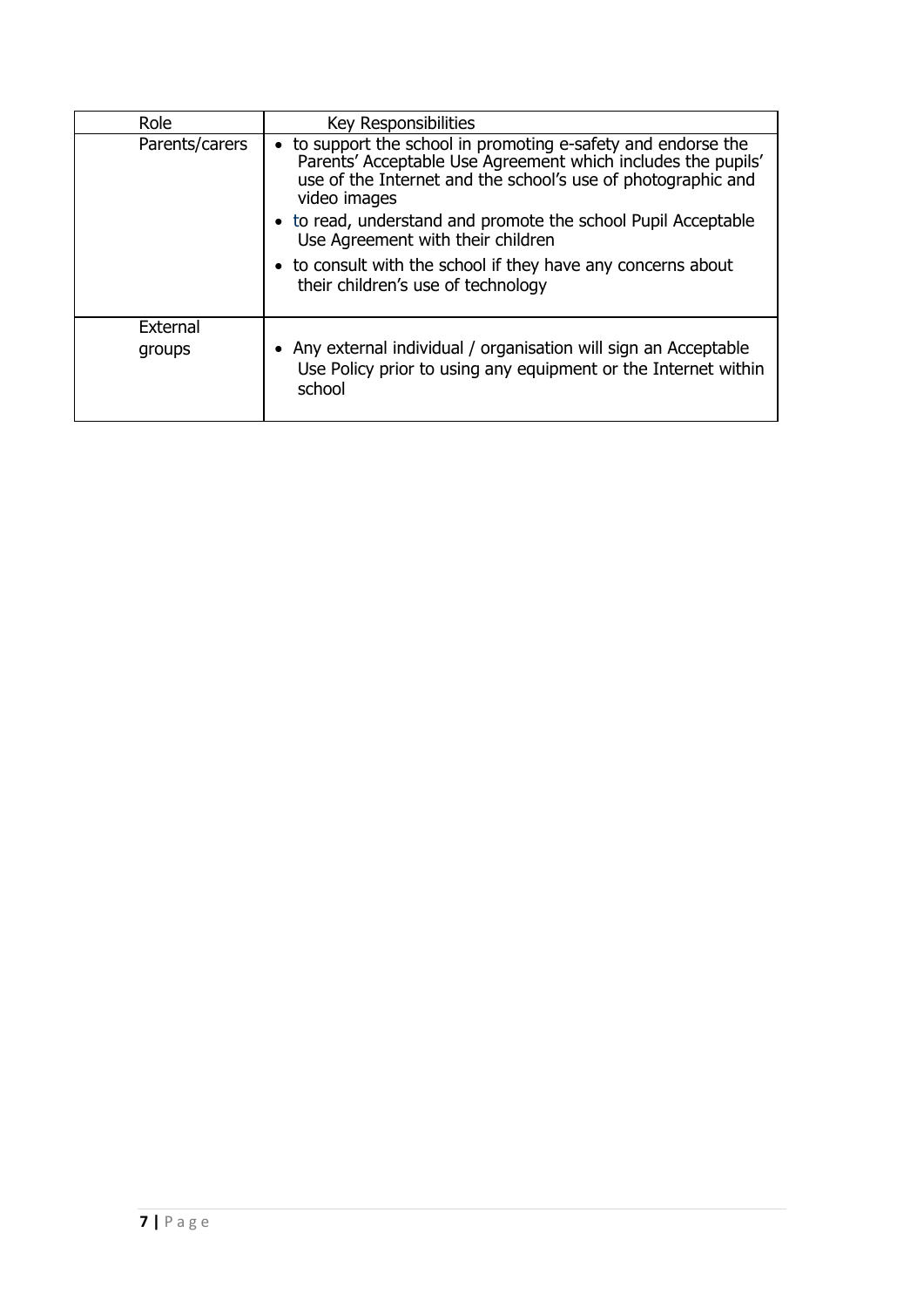#### **Communication:**

The policy will be communicated to staff/pupils/community in the following ways:

- Policy to be posted on the school website and staff shared area
- Policy to be part of school induction pack for new staff
- Acceptable use agreements discussed with pupils at the start of each year.
- Acceptable use agreements to be issued to whole school community, usually on entry to the school
- Acceptable use agreements to be held in pupil and personnel files

#### **Handling complaints:**

- The school will take all reasonable precautions to ensure e-safety. However, owing to the international scale and linked nature of Internet content, the availability of mobile technologies and speed of change, it is not possible to guarantee that unsuitable material will never appear on a school computer or mobile device. Neither the school nor the Local Authority can accept liability for material accessed, or any consequences of Internet access.
- Staff and pupils are given information about infringements in use and possible sanctions. Sanctions available include:
	- o interview/counselling by tutor / Head of Year / E-Safety leader / Headteacher:
	- o informing parents or carers;
	- $\circ$  removal of Internet or computer access for a period, [which could ultimately prevent access to files held on the system, including examination coursework];
	- o referral to LA / Police.
- Our E-Safety Leader acts as first point of contact for any complaint. Any complaint about staff misuse is referred to the Headteacher.
- Complaints of cyberbullying are dealt with in accordance with our Anti-Bullying Policy. Complaints related to child protection are dealt with in accordance with school / LA child protection procedures.

#### **Review and Monitoring**

The e-safety policy is referenced from within other school policies: Safeguarding & Child Protection policy, Anti -Bullying policy and in the School Development Plan, Behaviour policy, Personal, Social and Health Education and for Citizenship policies.

- The school has an e-safety leader who will be responsible for document ownership, review and updates.
- The e-safety policy will be reviewed annually or when any significant changes occur with regard to the technologies in use within the school
- The e-safety policy has been written by the school e-safety leader and is current and appropriate for its intended audience and purpose.
- There is widespread ownership of the policy and it has been agreed by the SLT and approved by Governors. All amendments to the school e-safeguarding policy will be discussed in detail with all members of teaching staff.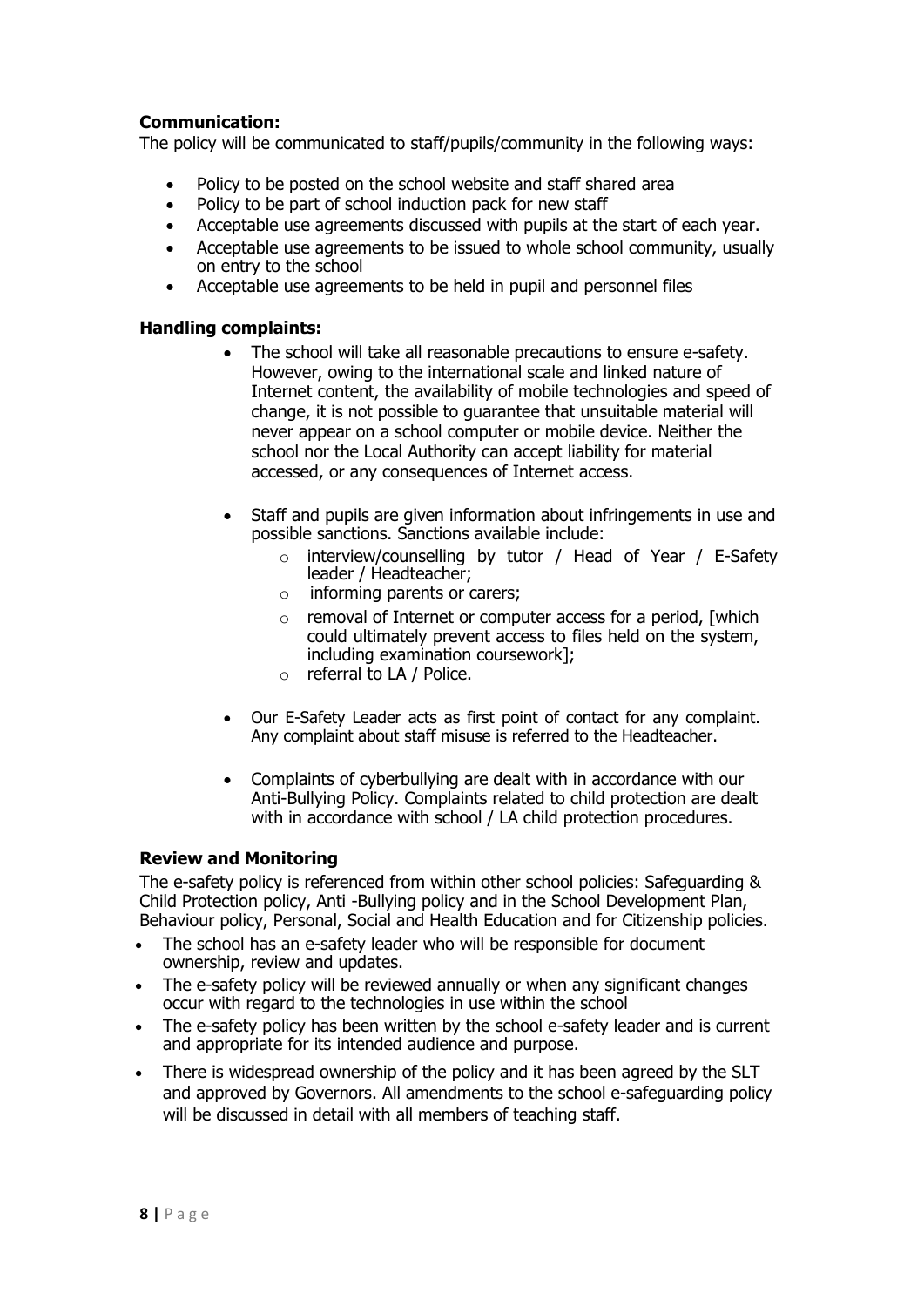# **2. Education and Curriculum**

#### **Pupil e-safety curriculum**

- Has a clear, progressive e-safety education programme as part of the Computing curriculum, including:
	- o to STOP and THINK before they CLICK
	- $\circ$  to develop a range of strategies to evaluate and verify information before accepting its accuracy;
	- $\circ$  to be aware that the author of a web site / page may have a particular bias or purpose and to develop skills to recognise what that may be;
	- o to know how to narrow down or refine a search;
	- $\circ$  [for older pupils] to understand how search engines work and to understand that this affects the results they see at the top of the listings:
	- $\circ$  to understand acceptable behaviour when using an online environment / email, i.e. be polite, no bad or abusive language or other inappropriate behaviour; keeping personal information private;
	- $\circ$  to understand how photographs can be manipulated and how web content can attract the wrong sort of attention;
	- $\circ$  to understand why on-line 'friends' may not be who they say they are and to understand why they should be careful in online environments;
	- $\circ$  to understand why they should not post or share detailed accounts of their personal lives, contact information, daily routines, location, photographs and videos and to know how to ensure they have turned-on privacy settings;
	- o to understand why they must not post pictures or videos of others without their permission;
	- $\circ$  to know not to download any files such as music files without permission;
	- $\circ$  to have strategies for dealing with receipt of inappropriate materials;
	- $\circ$  [for older pupils] to understand why and how some people will 'groom' young people for sexual reasons;
	- $\circ$  To understand the impact of cyberbullying, sexting and trolling and know how to seek help if they are affected by any form of online bullying.
	- $\circ$  To know how to report any abuse including cyberbullying; and how to seek help if they experience problems when using the Internet and related technologies, i.e. parent or carer, teacher or trusted staff member, or an organisation such as ChildLine or the CLICK CEOP button.
- Plans Internet use carefully to ensure that it is age-appropriate and supports the learning objectives for specific curriculum areas.
- Will remind students about their responsibilities through an end-user Acceptable Use Policy which every student will sign/will be displayed throughout the school/will be displayed when a student logs on to the school network.
- Ensures staff will model safe and responsible behaviour in their own use of technology during lessons.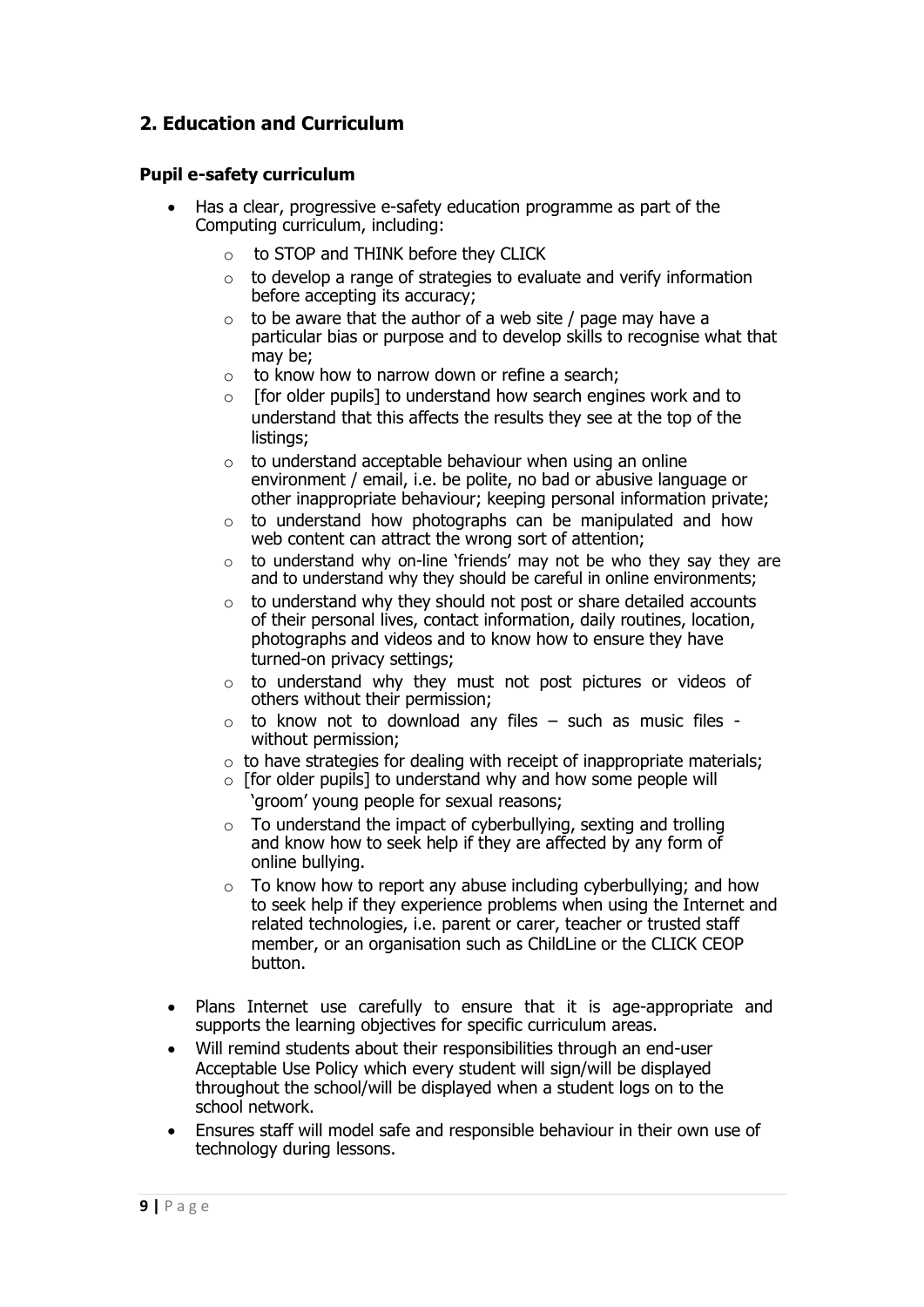- Ensures that when copying materials from the web, staff and pupils understand issues around plagiarism; how to check copyright and also know that they must respect and acknowledge copyright / intellectual property rights;
- Ensures that staff and pupils understand the issues around aspects of the commercial use of the Internet, as age appropriate. This may include, risks in pop-ups; buying on-line; on-line gaming / gambling;

#### **Staff and governor training**

- Ensures staff know how to send or receive sensitive and personal data and understand the requirement to encrypt data where the sensitivity requires data protection;
- Makes regular training available to staff on e-safety issues
- Provides, as part of the induction process, all new staff [including those on university/college placement and work experience] with information and guidance on the e-safeguarding policy and the school's Acceptable Use Policies.

#### **Parent awareness and training**

- Schools run a rolling programme of advice, guidance and training for parents, including:
	- o Introduction of the Acceptable Use Agreements to new parents, to ensure that principles of e-safe behaviour are made clear
	- o Information leaflets; in school newsletters; on the school web site;
	- o demonstrations, practical sessions held at school;
	- $\circ$  suggestions for safe Internet use at home:
	- o Provision of information about national support sites for parents.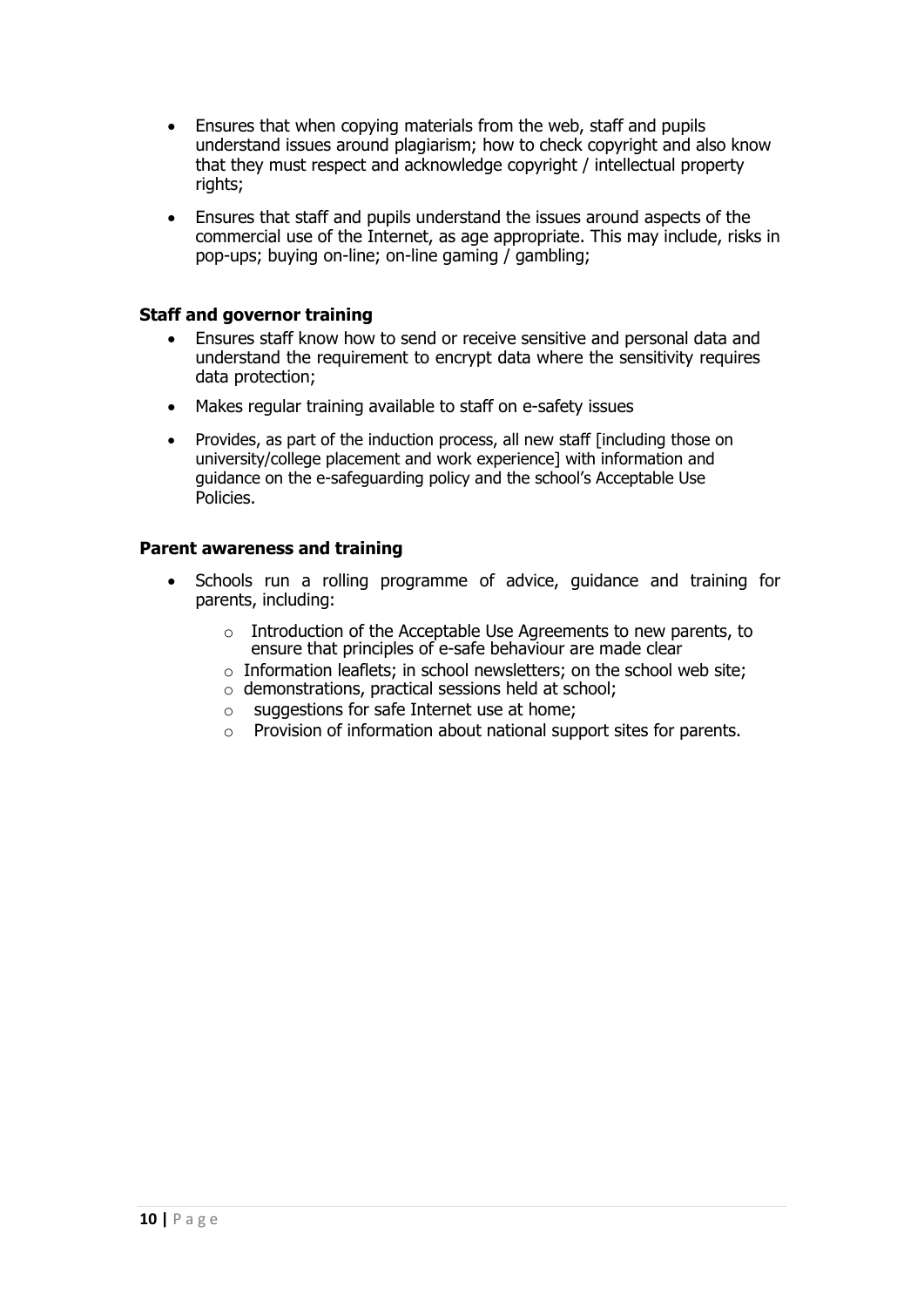# **3. Expected Conduct and Incident management**

#### **Expected conduct**

All users:

- o are responsible for using the school ICT systems in accordance with the relevant Acceptable Use Policy which they will be expected to sign before being given access to school systems.
- o need to understand the importance of misuse or access to inappropriate materials and are aware of the consequences
- o need to understand the importance of reporting abuse, misuse or access to inappropriate materials and know how to do so
- o should understand the importance of adopting good e-safety practice when using digital technologies out of school and realise that the school's E-Safety Policy covers their actions out of school, if related to their membership of the school
- o will be expected to know and understand school policies on the use of mobile phones, digital cameras and hand held devices. They should also know and understand school policies on the taking / use of images and on cyber-bullying

#### **Staff**

 $\circ$  are responsible for reading the school's e-safety policy and using the school ICT systems accordingly, including the use of mobile phones, and hand held devices.

#### Students/Pupils

o should have a good understanding of research skills and the need to avoid plagiarism and uphold copyright regulations

#### Parents/Carers

- $\circ$  should provide consent for pupils to use the Internet, as well as other technologies, as part of the e-safety acceptable use agreement form at time of their child's entry to the school
- $\circ$  should know and understand what the 'rules of appropriate use' are and what sanctions result from misuse

#### **Incident Management**

- o there is strict monitoring and application of the e-safety policy and a differentiated and appropriate range of sanctions, though the attitudes and behaviour of users are generally positive and there is rarely need to apply sanctions
- $\circ$  all members and its wider community are encouraged to be vigilant in reporting issues, in the confidence that issues will be dealt with quickly and sensitively, through the school's escalation processes.
- $\circ$  support is actively sought from other agencies as needed (e.g. the local authority and regional broadband grid, UK Safer Internet Centre helpline) in dealing with e-safety issues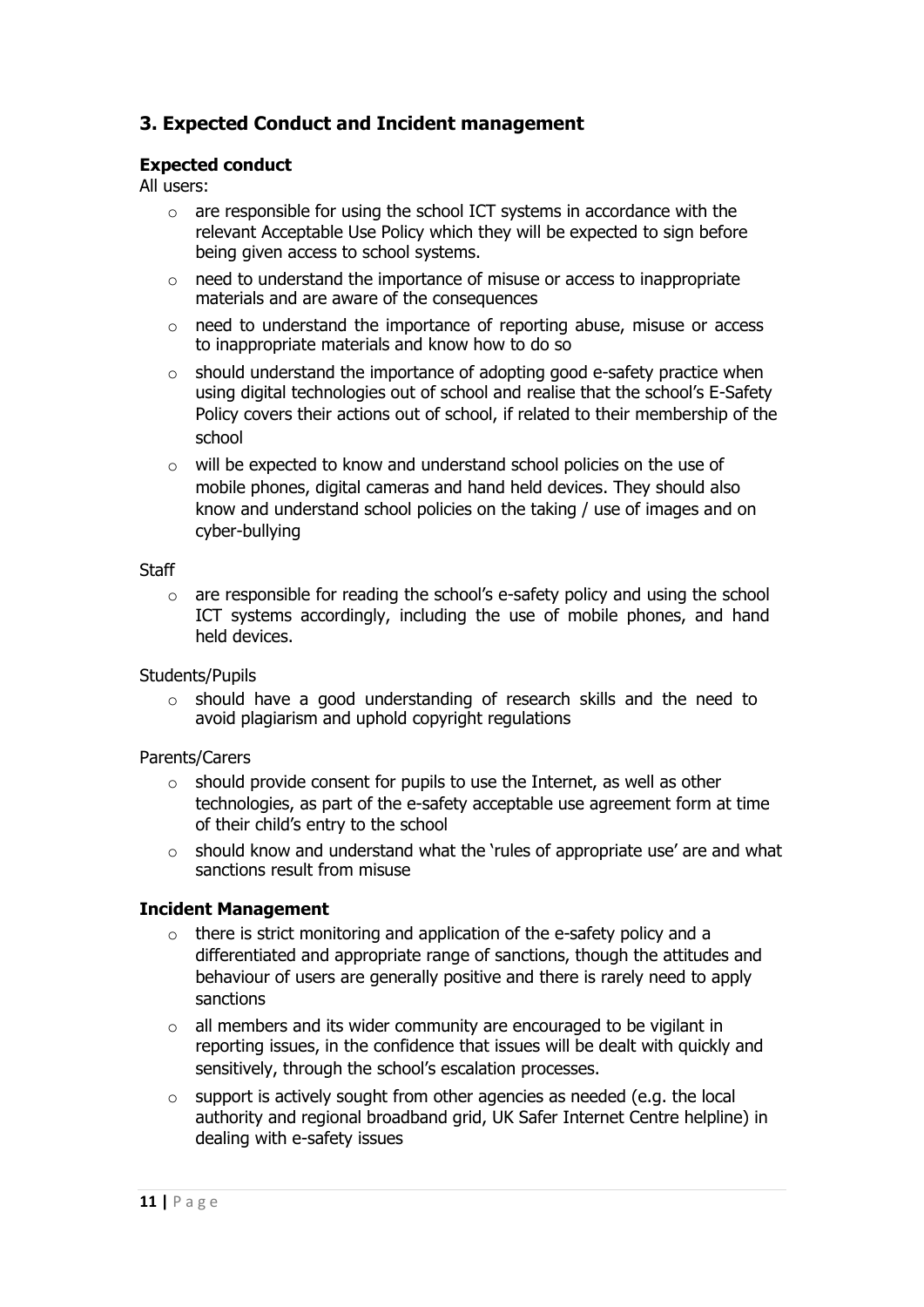- o monitoring and reporting of e safety incidents takes place and contribute to developments in policy and practice in e-safety within the school. The records are reviewed/audited and reported to the school's Governors
- o parents / carers are specifically informed of e-safety incidents involving young people for whom they are responsible.
- o We will contact the Police if one of our staff or pupils receives online communication that we consider is particularly disturbing or breaks the law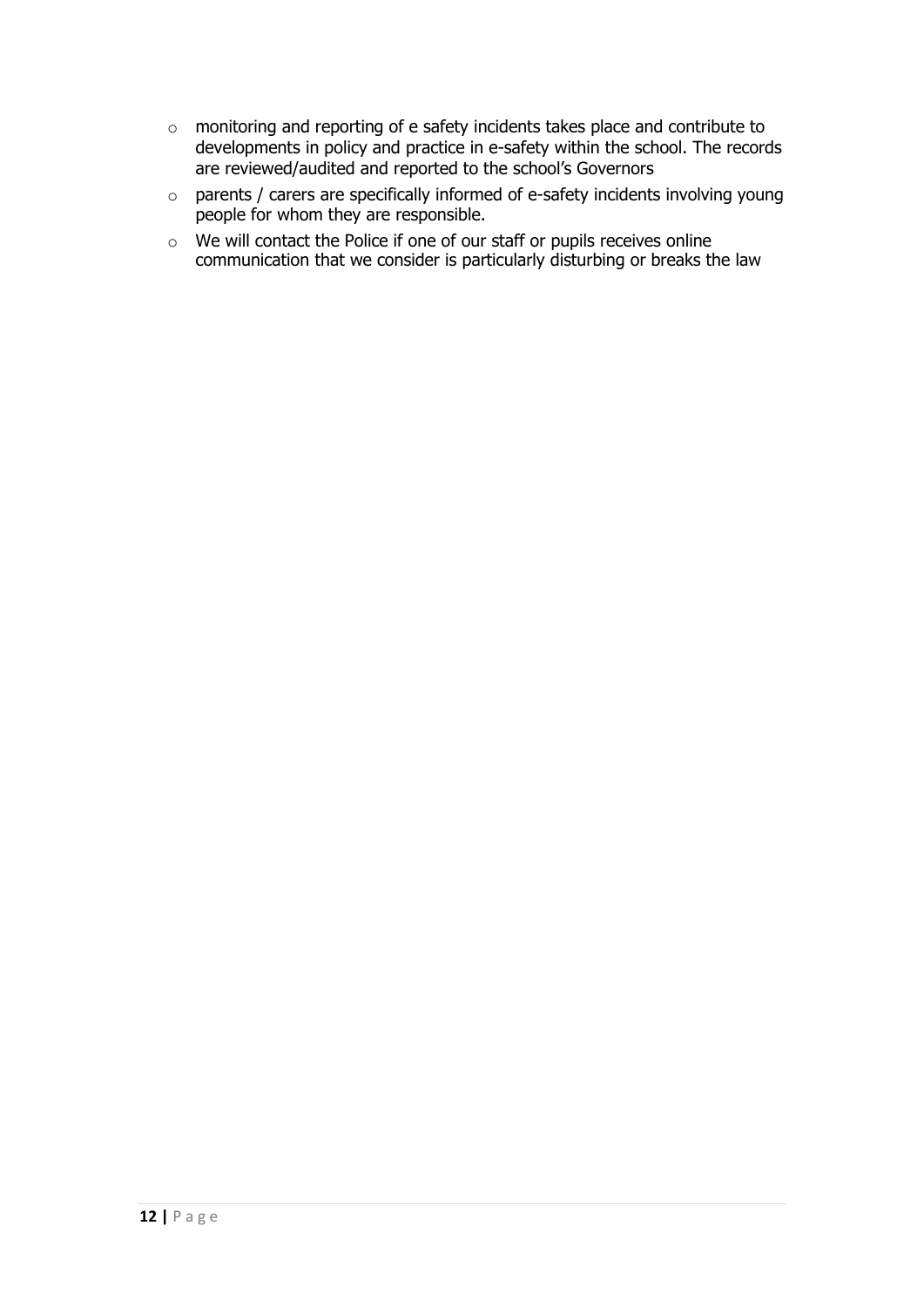# **4. Managing the ICT infrastructure**

#### • **Internet access, security (virus protection) and filtering**

This school:

- o Has the educational filtered secure broadband connectivity through the OpenDNS Filtering System;
- o Uses the OpenDNS filtering system which blocks sites that fall into categories such as pornography, race hatred, gaming, sites of an illegal nature, etc. All changes to the filtering policy is logged and only available to staff with the approved 'web filtering management' status;
- o Ensures network healthy through use of ESET anti-virus software and network set-up so staff and pupils cannot download executable files;
- o Blocks all Chat rooms and social networking sites except those that are part of an educational network or approved Learning Platform;
- $\circ$  Only unblocks other external social networking sites for specific purposes / Internet Literacy lessons;
- $\circ$  Has blocked pupil access to music download or shopping sites except those approved for educational purposes at a regional or national level, such as Audio Network;
- $\circ$  Is vigilant in its supervision of pupils' use at all times, as far as is reasonable, and uses common-sense strategies in learning resource areas where older pupils have more flexible access;
- $\circ$  Ensures all staff and students have signed an acceptable use agreement form and understands that they must report any concerns;
- $\circ$  Never allows / Is vigilant when conducting 'raw' image search with pupils e.g. Google image search;
- o Informs all users that Internet use is monitored;
- $\circ$  Informs staff and students that that they must report any failure of the filtering systems directly to the [system administrator / teacher / person responsible for URL filtering]. Our system administrator(s) logs or escalates as appropriate to the Technical service provider
- o Makes clear all users know and understand what the 'rules of appropriate use' are and what sanctions result from misuse – through staff meetings and teaching programme;
- o Provides advice and information on reporting offensive materials, abuse/ bullying etc. available for pupils, staff and parents
- o Immediately refers any material we suspect is illegal to the appropriate authorities – Police – and the LA.

#### • **Network management (user access, backup)**

- $\circ$  Uses individual, audited log-ins for all users
- $\circ$  Uses quest accounts occasionally for external or short term visitors for temporary access to appropriate services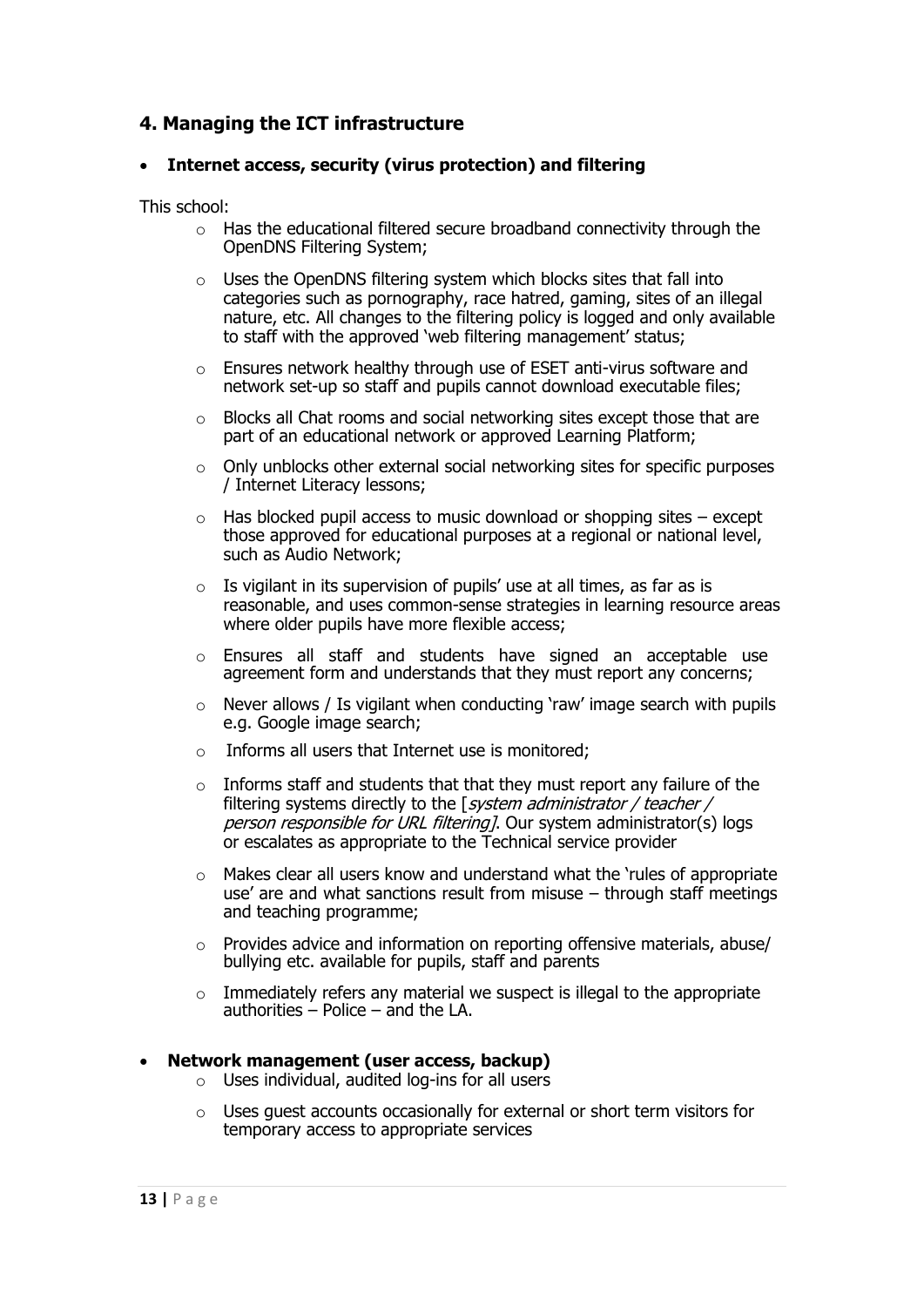- o Uses teacher 'remote' management control tools for controlling workstations / viewing users / setting-up applications and Internet web sites, where useful;
- $\circ$  Storage of all data within the school will conform to the UK data protection requirements

Staff using mobile technology, where storage of data is online, will conform to the [EU data protection directive](http://en.wikipedia.org/wiki/Data_Protection_Directive) where storage is hosted within the EU.

#### To ensure the network is used safely, this school:

- Ensures staff read and sign that they have understood the school's e-safety Policy. Following this, they are set-up with Internet, email access and network access. Online access to service is through a unique, audited username and password. We also *provide a different / use the same* username and password for access to our school's network;
- We provide pupils with an individual network log-in username and they are also expected to use a personal password;
- All pupils have their own unique username and password which gives them access to the Internet
- Makes clear that no one should log on as another user and makes clear that pupils should never be allowed to log-on or use teacher and staff logins as these have far less security restrictions and inappropriate use could damage files or the network;
- Has set-up the network with a shared work area for pupils and one for staff. Staff and pupils are shown how to save work and access work from these areas;
- Requires all users to always log off when they have finished working or are leaving the computer unattended;
- Where a user finds a logged-on machine, we require them to always log-off and then log-on again as themselves.
- Requests that teachers and pupils do not switch the computers off during the day unless they are unlikely to be used again that day or have completely crashed.
- Has set-up the network so that users cannot download executable files / programmes;
- Has blocked access to music/media download or shopping sites except those approved for educational purposes;
- Scans all mobile equipment with anti-virus / spyware before it is connected to the network;
- Makes clear that staff are responsible for ensuring that all equipment that goes home has the anti-virus and spyware software maintained up-todate and the school provides them with a solution to do so;
- Makes clear that staff are responsible for ensuring that any computer or laptop loaned to them by the school, is used solely to support their professional responsibilities and that they notify the school of any "significant personal use" as defined by HM Revenue & Customs.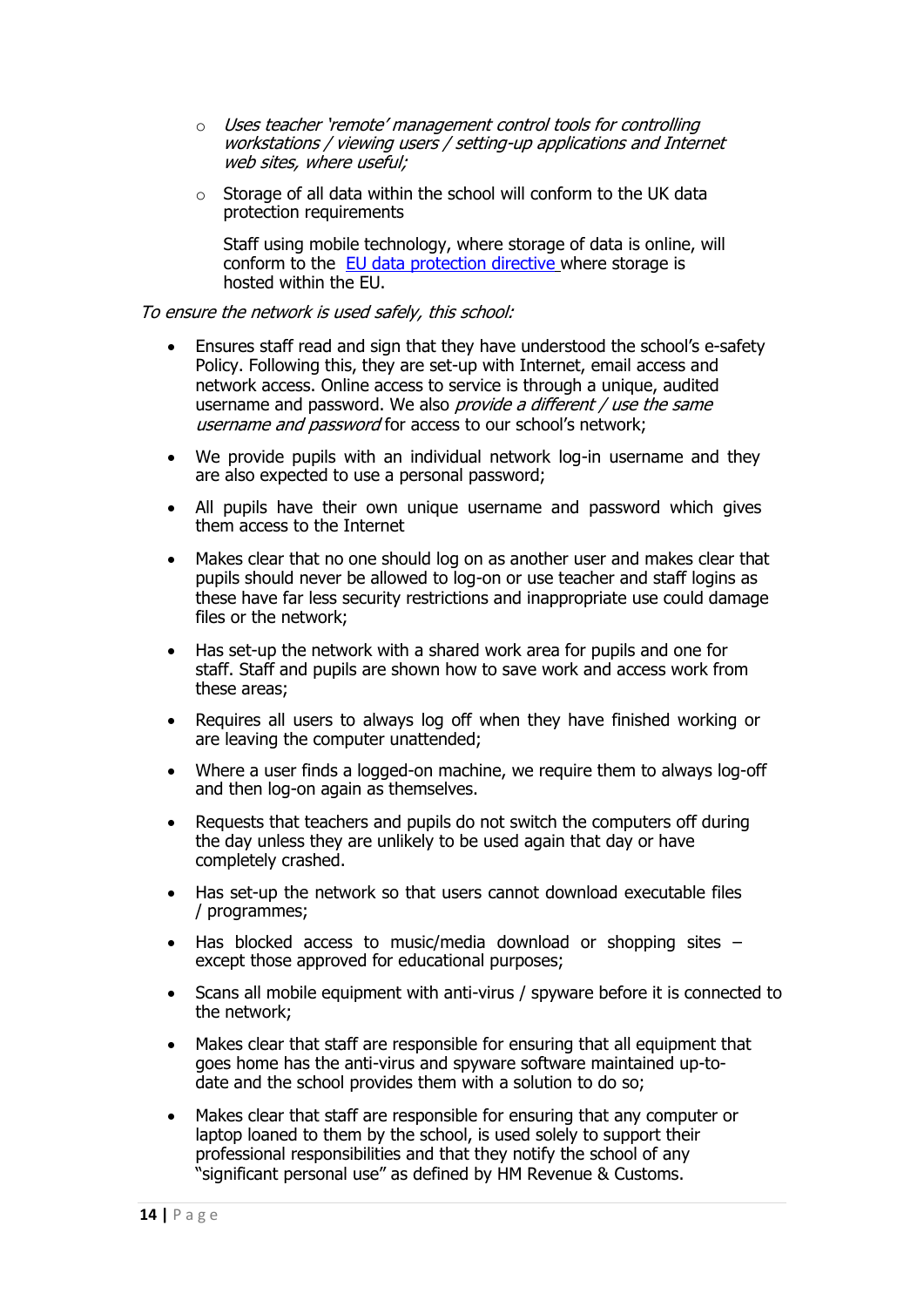- Maintains equipment to ensure Health and Safety is followed; e.g. projector filters cleaned by site manager / TA; equipment installed and checked by approved Suppliers
- Makes clear responsibilities for regular back up of MIS and finance systems and other important files;
- Has a clear disaster recovery system in place for critical data that includes a secure, remote back up of critical data, that complies with external Audit's requirements;
- Uses our broadband network for our CCTV system and have had set-up by approved partners;
- Follows ISP advice on Local Area and Wide Area security matters and firewalls and routers have been configured to prevent unauthorised use of our network;
- Our wireless network has been secured to industry standard Enterprise security level /appropriate standards suitable for educational use;
- All computer equipment is installed professionally and meets health and safety standards;
- Projectors are maintained so that the quality of presentation remains high;
- Reviews the school ICT systems regularly with regard to health and safety and security.

#### **Password policy**

- This school makes it clear that staff and pupils must always keep their password private, must not share it with others and must not leave it where others can find it;
- All staff have their own unique username and private passwords to access school systems. Staff are responsible for keeping their password private.

#### **E-mail**

- The school provides staff with an email account for their professional use, makes clear personal email should be through a separate account;
- Does not publish personal e-mail addresses of pupils or staff on the school website. We use anonymous or group e-mail addresses, for example [info@schoolname.la.sch.uk](mailto:info@schoolname.la.sch.uk) / [head@schoolname.la.sch.uk](mailto:head@schoolname.la.sch.uk)
- Will contact the Police if one of our staff or pupils receives an e-mail that we consider is particularly disturbing or breaks the law.
- Will ensure that email accounts are maintained and up to date
- Reports messages relating to or in support of illegal activities to the relevant Authority and if necessary to the Police.
- Knows that spam, phishing and virus attachments can make e mails dangerous.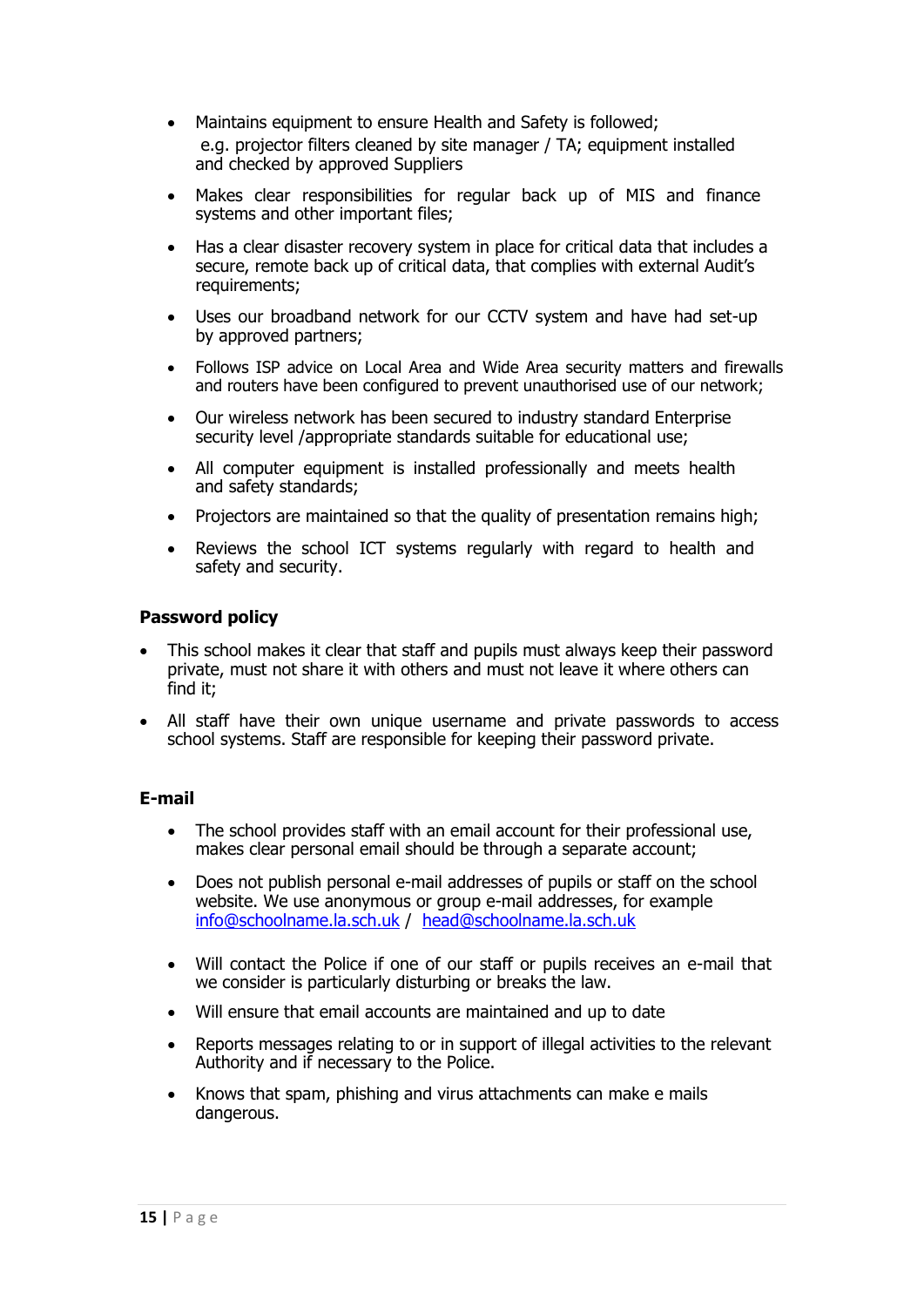#### **Pupils:**

- Pupils are introduced to, and learn about the use of e-mail as part of the ICT/Computing scheme of work.
- Pupils are taught about the safety and 'netiquette' of using e-mail both in school and at home i.e. they are taught:
	- o not to give out their e-mail address unless it is part of a school managed project or to someone they know and trust and is approved by their teacher or parent/carer;
	- $\circ$  that an e-mail is a form of publishing where the message should be clear, short and concise;
	- $\circ$  that any e-mail sent to an external organisation should be written carefully and authorised before sending, in the same way as a letter written on school headed paper;
	- $\circ$  they must not reveal private details of themselves or others in e-mail, such as address, telephone number, etc.;
	- o to 'Stop and Think Before They Click' and not open attachments unless sure the source is safe;
	- $\circ$  that they should think carefully before sending any attachments;
	- $\circ$  embedding adverts is not allowed;
	- $\circ$  that they must immediately tell a teacher / responsible adult if they receive an e-mail which makes them feel uncomfortable, is offensive or bullying in nature;
	- o not to respond to malicious or threatening messages;
	- o not to delete malicious of threatening e-mails, but to keep them as evidence of bullying;
	- $\circ$  not to arrange to meet anyone they meet through e-mail without having discussed with an adult and taking a responsible adult with them;
	- o that forwarding 'chain' e-mail letters is not permitted.
- Pupils sign the school Agreement Form to say they have read and understood the e-safety rules, including e-mail and we explain how any inappropriate use will be dealt with.

#### **Staff:**

- Staff can only use the school email systems on the school system
- Staff only use the e-mail systems for professional purposes
- Access is available in school to external personal e-mail accounts
- Never use email to transfer staff or pupil personal data.
- Staff know that e-mail sent to an external organisation must be written carefully, (and may require authorisation), in the same way as a letter written on school headed paper. That it should follow the school 'house-style':
	- $\circ$  the sending of multiple or large attachments should be limited, and may also be restricted by the provider of the service being used;
	- o the sending of chain letters is not permitted;
	- $\circ$  embedding adverts is not allowed;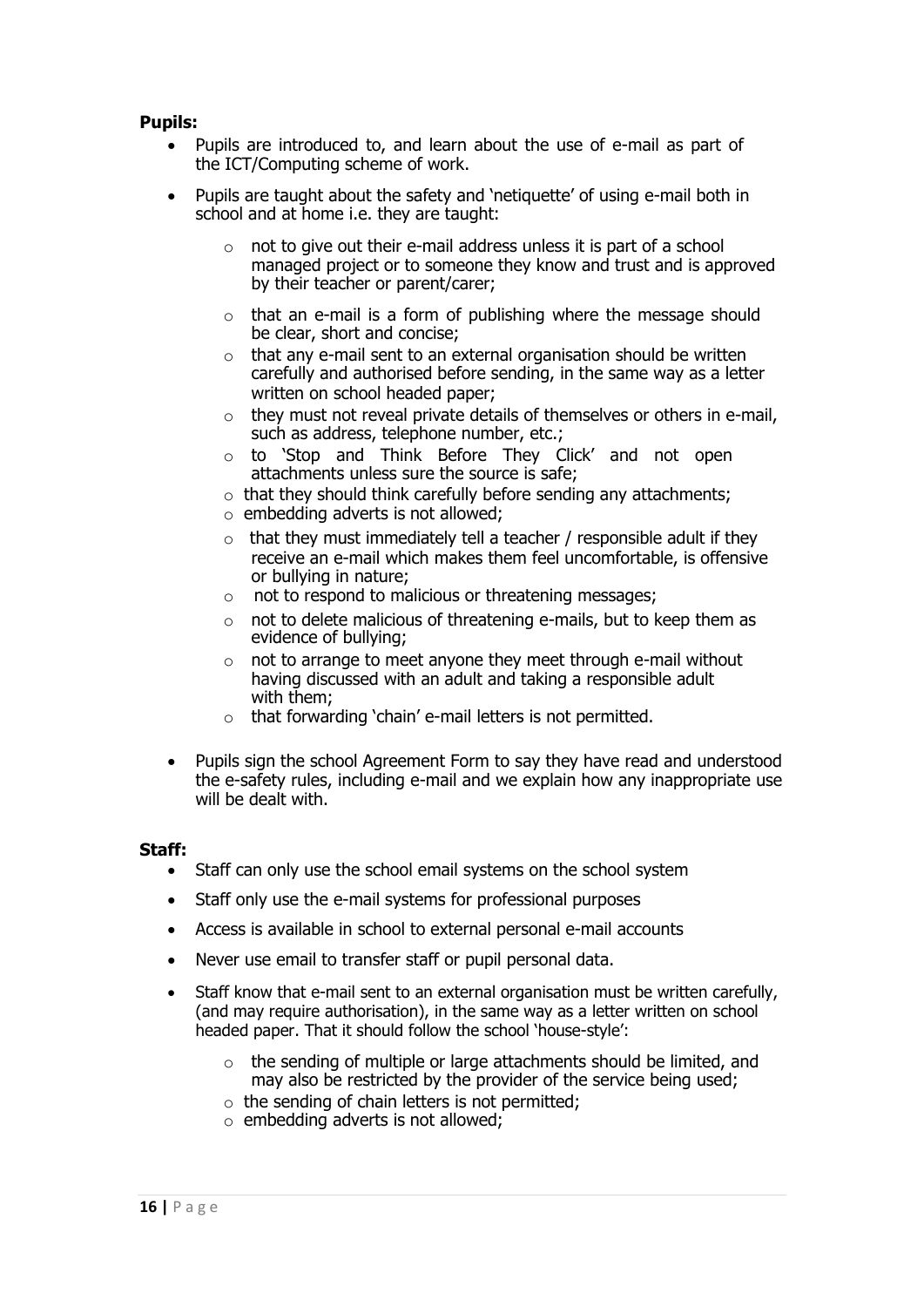• All staff sign our school Agreement Form to say they have read and understood the e-safety rules, including e-mail and we explain how any inappropriate use will be dealt with.

#### **School website**

- $\circ$  The Administration Manager takes overall responsibility to ensure that the website content is accurate and the quality of presentation is maintained;
- $\circ$  Uploading of information is restricted to our website authorisers: Mohammed Badr and Rahima Begum.
- $\circ$  The school web site complies with the statutory DfE quidelines [for](http://www.education.gov.uk/aboutdfe/advice/f00215241/school-information) [publications](http://www.education.gov.uk/aboutdfe/advice/f00215241/school-information);
- o Most material is the school's own work; where other's work is published or linked to, we credit the sources used and state clearly the author's identity or status;
- $\circ$  The point of contact on the web site is the school address, telephone number and we use a general email contact address, e.g. info@schooladdress or admin@schooladdress. Home information or individual e-mail identities will not be published;
- $\circ$  Photographs published on the web do not have full names attached:
- o We do not use pupils' names when saving images in the file names or in the tags when publishing to the school website;
- o We do not use embedded geodata in respect of stored images
- $\circ$  We expect teachers using' school approved blogs or wikis to password protect them and run from the school website.

#### **Social networking**

- o Teachers are instructed not to run social network spaces for student use on a personal basis or to open up their own spaces to their students, but to use the schools' preferred system for such communications.
- o The school does not allow students to access social media in the school.

School staff will ensure that in private use:

- No reference should be made in social media to students / pupils, parents / carers or school staff
- They do not engage in online discussion on personal matters relating to members of the school community
- Personal opinions should not be attributed to the *school /academy* or local authority
- Security settings on personal social media profiles are regularly checked to minimise risk of loss of personal information.

#### **CCTV**

o We have CCTV in the school as part of our site surveillance for staff and student safety. We will not reveal any recordings (retained by the Support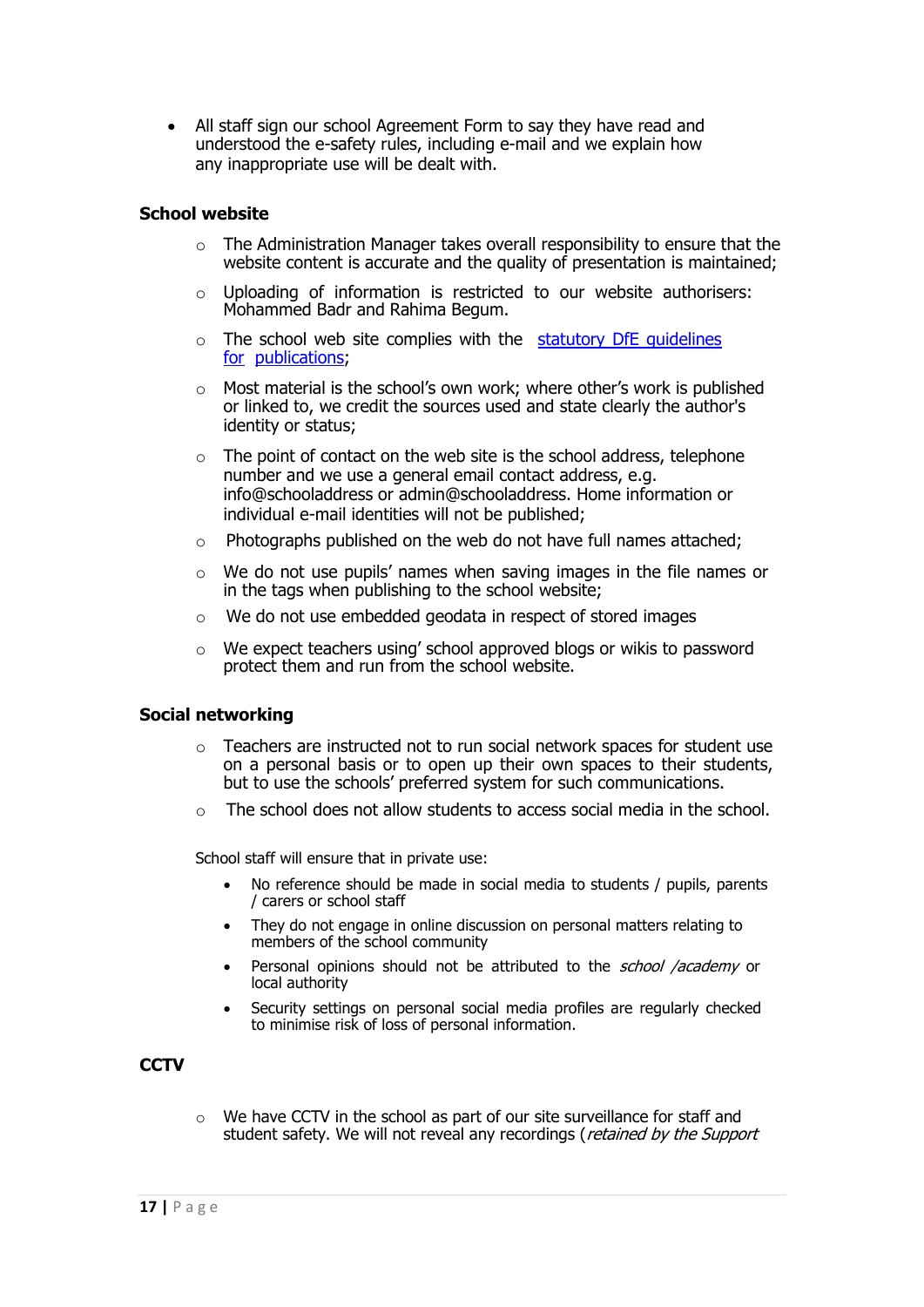Provider for 28 days), without permission except where disclosed to the Police as part of a criminal investigation.

 $\circ$  We use specialist lesson recording equipment on occasions as a tool to share best teaching practice. We do not reveal any such recordings outside of the staff and will not use for any other purposes.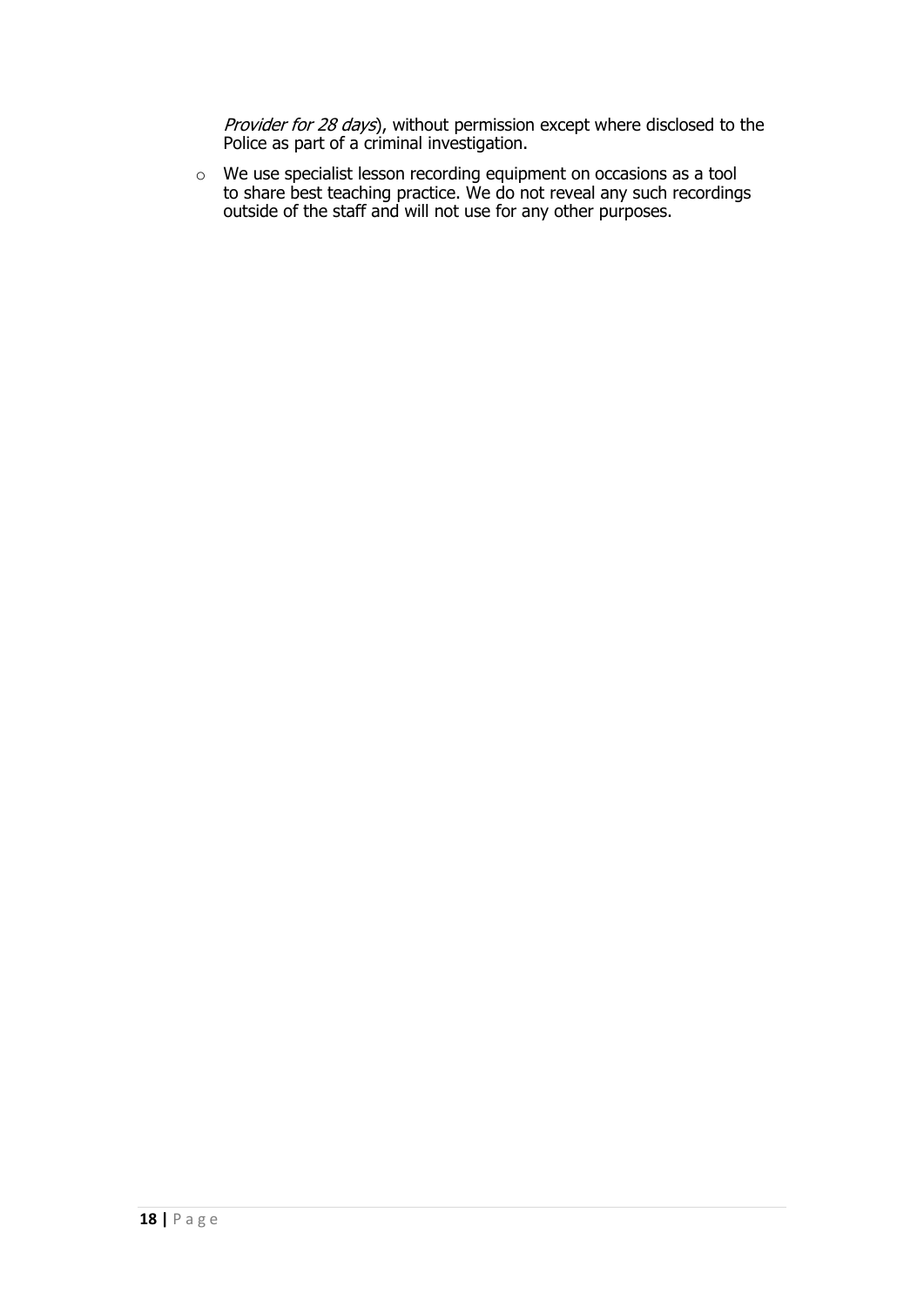#### **5. Data security: Management Information System access and Data transfer**

#### **Strategic and operational practices**

At this school:

- Fazal Mahmud is the E-Safety Leader for both Al Mizan and London East Academy. Please see the Safeuarding and Child protection policy to obtain information regarding the child protection officers.
- We ensure staff know who to report any incidents where data protection may have been compromised.
- All staff are DBS checked and records are held in one central record

We ensure ALL the following school stakeholders sign an Acceptable Use Agreement form. We have a system so we know who has signed.

- o staff,
- o pupils
- o parents

This makes clear staffs' responsibilities with regard to data security, passwords and access.

- We require that any Protect and Restricted material must be encrypted if the material is to be removed from the school and limit such data removal.
- School staff with access to setting-up usernames and passwords for email, network access are working within the approved system and follow the security processes required by those systems.
- We ask staff to undertaken at least annual house-keeping to review, remove and destroy any digital materials and documents which need no longer be stored.

#### **Technical Solutions**

- School does not provide staff a secure area on the network to store sensitive documents or photographs.
- We require staff to log-out of systems when leaving their computer
- We store any Protect and Restricted written material in lockable storage cabinets in a lockable storage area.
- All servers are in lockable locations and managed by DBS-checked staff.
- We lock any back-up tapes in a secure, fire-proof cabinet. Back-ups are encrypted. No back-up tapes leave the site on mobile devices.
- We comply with the WEEE directive on equipment disposal by using an approved or recommended disposal company for disposal of equipment where any protected or restricted data has been held and get a certificate of secure deletion for any server that once contained personal data.
- Portable equipment loaned by the school (for use by staff at home), where used for any protected data, is disposed of through the same procedure.
- Paper based sensitive information is shredded, using cross cut shredder.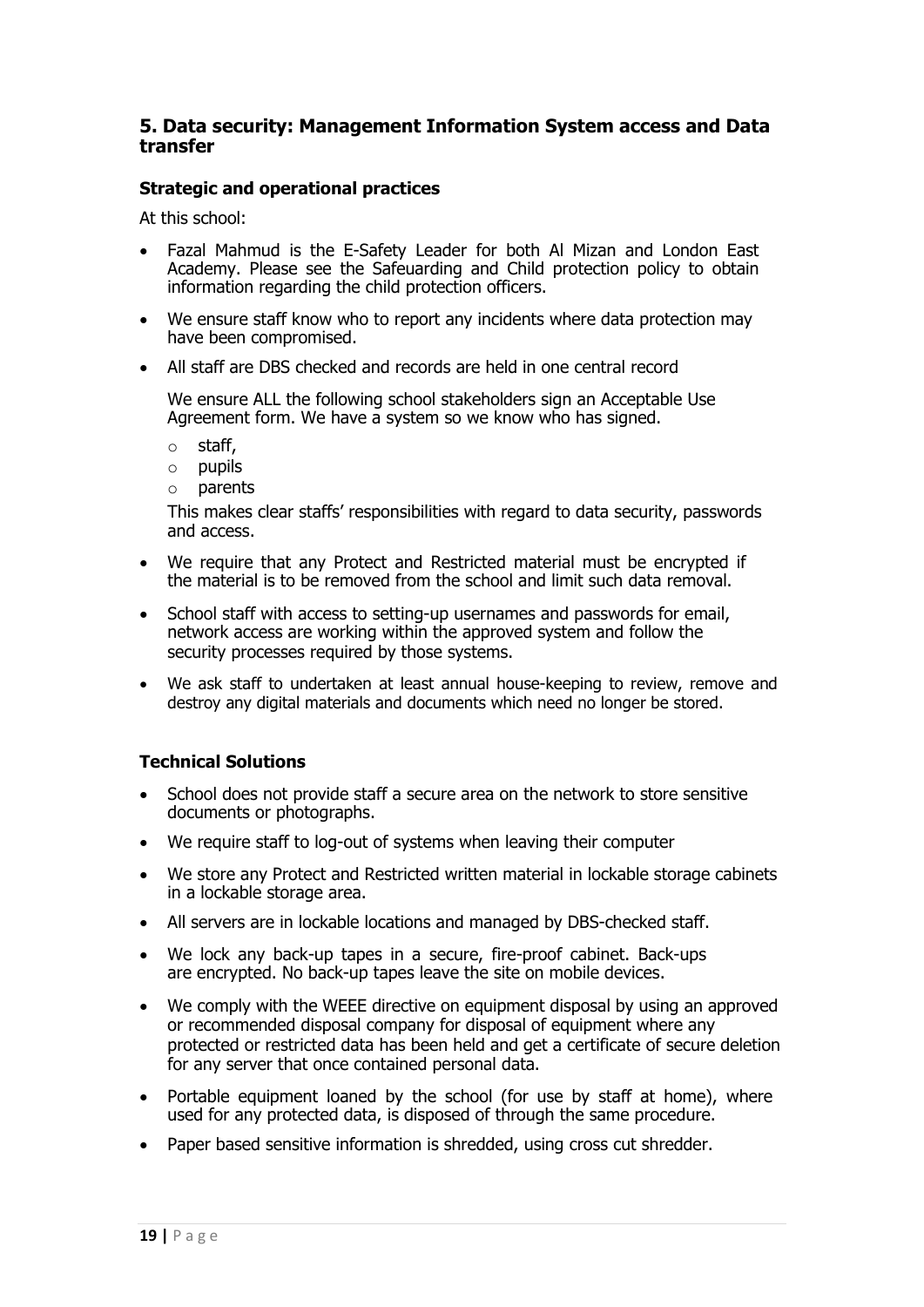# **6. Equipment and Digital Content**

#### **Personal mobile phones and mobile devices**

- The school does not allow students to use mobile phone in school. Students who have written permission from parents, may carry mobile phones in school that are switched-off during school-time.
- Mobile phones brought into school are entirely at the staff member, student's & parents' or visitors own risk. The School accepts no responsibility for the loss, theft or damage of any phone or hand held device brought into school.
- Student mobile phones which are brought into school with prior-permission from the school, must be turned off (not placed on silent) and stored out of sight on arrival at school. They must remain turned off and out of sight until the end of the day. Staff members may use their phones during school break times – only in the staffroom.

All visitors are requested to keep their phones on silent.

- The recording, taking and sharing of images, video and audio on any mobile phone is to be avoided; except where it has been explicitly agreed otherwise by the Headteacher. Such authorised use is to be monitored and recorded. All mobile phone use is to be open to scrutiny and the Headteacher is to be able to withdraw or restrict authorisation for use at any time if it is to be deemed necessary.
- The School reserves the right to search the content of any mobile or handheld devices on the school premises where there is a reasonable suspicion that it may contain undesirable material, including those which promote pornography, violence or bullying. Staff mobiles or hand held devices may be searched at any time as part of routine monitoring.
- Where parents or students need to contact each other during the school day, they should do so only through the School's telephone. Staff may use their phones during break times. If a staff member is expecting a personal call they may leave their phone with the school office to answer on their behalf, or seek specific permissions to use their phone at other than their break times.
- Mobile phones and personally-owned devices will not be used in any way during lessons or formal school time. They should be switched off or silent at all times.
- Mobile phones and personally-owned mobile devices brought in to school are the responsibility of the device owner. The school accepts no responsibility for the loss, theft or damage of personally-owned mobile phones or mobile devices.
- Mobile phones and personally-owned devices are not permitted to be used in certain areas within the school site, e.g. changing rooms and toilets.
- Mobile phones will not be used during lessons or formal school time unless as part of an approved and directed curriculum-based activity with consent from a member of staff.
- The Bluetooth or similar function of a mobile phone should be switched off at all times and not be used to send images or files to other mobile phones.
- Personal mobile phones will only be used during lessons with permission from the teacher and approval of the head teacher.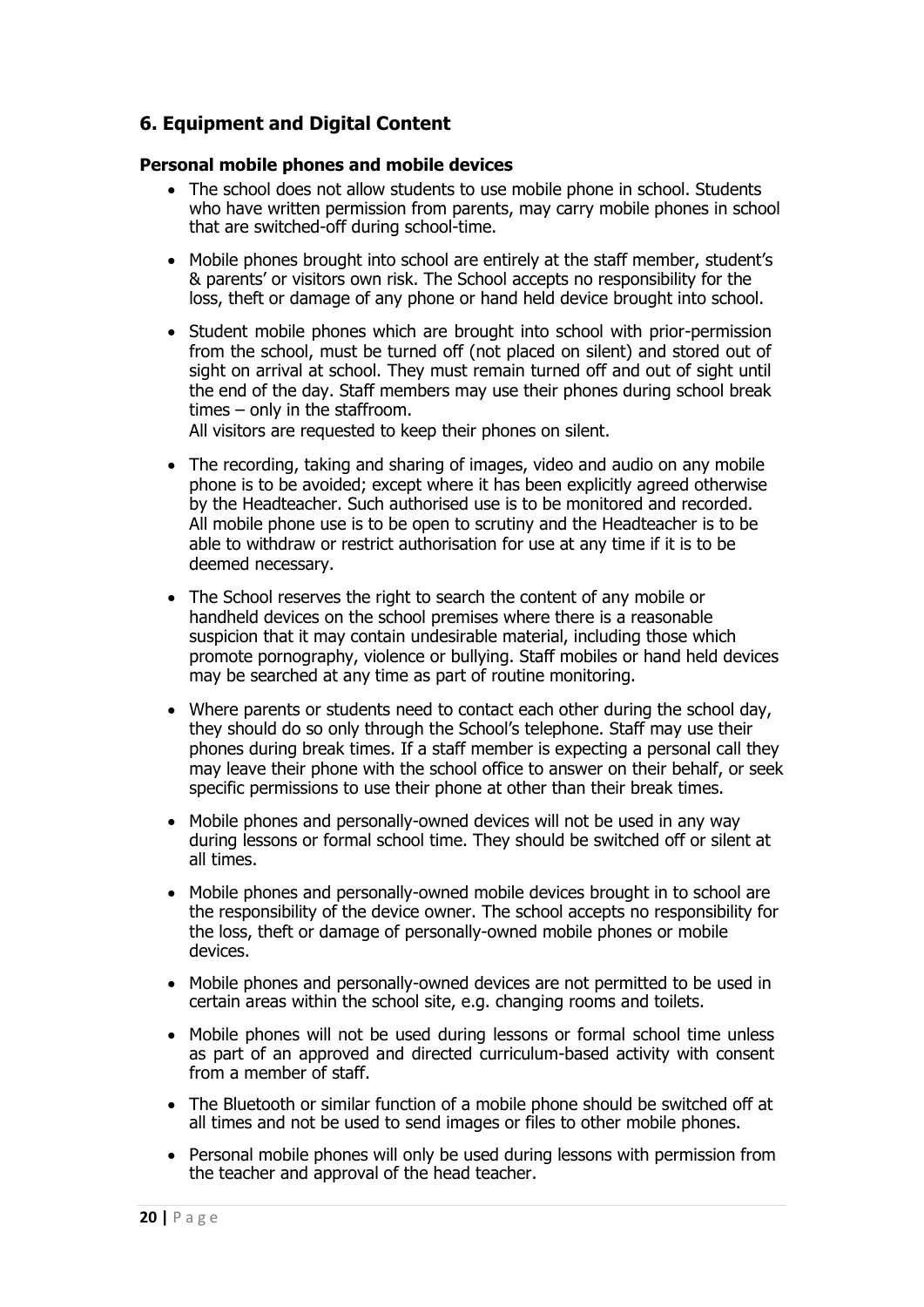- No images or videos should be taken on mobile phones or personally-owned mobile devices without the prior consent of the person or people concerned.
- All mobile phones and personally-owned devices will be handed in at reception should they be brought into school.

#### **Students' use of personal devices**

- The School strongly advises that student mobile phones should not be brought into school.
- The School accepts that there may be particular circumstances in which a parent wishes their child to have a mobile phone for their own safety. In those circumstances only non-smart phones will be permitted.
- If a student breaches the school policy, then the phone or device will be confiscated and will be held in a secure place in the school office. Mobile phones and devices will be released to parents or carers in accordance with the school policy.
- Phones and devices must not be taken into examinations. Students found in possession of a mobile phone during an exam will be reported to the appropriate examining body. This may result in the student's withdrawal from either that examination or all examinations.
- If a student needs to contact his or her parents or carers, they will be allowed to use a school phone. Parents are advised not to contact their child via their mobile phone during the school day, but to contact the school office.
- Students should protect their phone numbers by only giving them to trusted friends and family members. Students will be instructed in safe and appropriate use of mobile phones and personally-owned devices and will be made aware of boundaries and consequences.
- Students will be provided with school mobile phones to use in specific learning activities under the supervision of a member of staff. Such mobile phones will be set up so that only those features required for the activity will be enabled.
- No students should bring his or her mobile phone or personally-owned device into school. Any device brought into school will be confiscated.

#### **Staff use of personal devices**

- Staff handheld devices, including mobile phones and personal cameras must be noted in school – name, make & model, serial number. Any permitted images or files taken in school must be downloaded from the device and deleted in school before the end of the day.
- Staff are not permitted to use their own mobile phones or devices for contacting children, young people or their families within or outside of the setting in a professional capacity.
- Staff will be issued with a school phone where contact with students, parents or carers is required.
- Mobile Phones and personally-owned devices will be switched off or switched to 'silent' mode. Bluetooth communication should be 'hidden' or switched off and mobile phones or personally-owned devices will not be used during teaching periods unless permission has been granted by a member of the senior leadership team in emergency circumstances.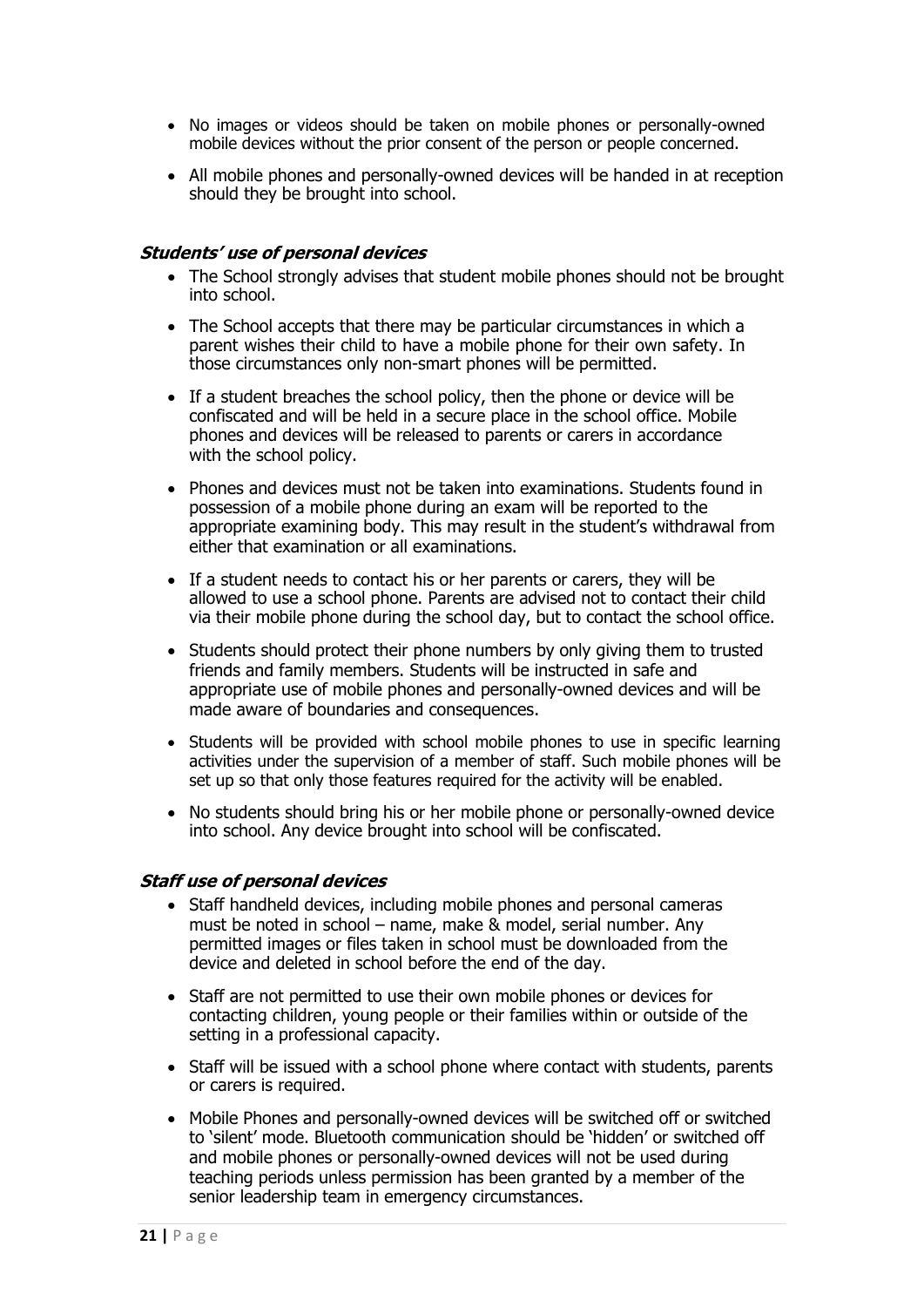- If members of staff have an educational reason to allow children to use mobile phones or a personally-owned device as part of an educational activity then it will only take place when approved by the senior leadership team.
- Staff should not use personally-owned devices, such as mobile phones or cameras, to take photos or videos of students and will only use work-provided equipment for this purpose.
- If a member of staff breaches the school policy then disciplinary action may be taken.
- Where staff members are required to use a mobile phone for school duties, for instance in case of emergency during off-site activities, or for contacting students or parents, then a school mobile phone will be provided and used. In an emergency where a staff member doesn't have access to a school-owned device, they should use their own device and hide (by inputting 141) their own mobile number for confidentiality purposes.

#### **Digital images and video In this school:**

- We gain parental / carer permission for use of digital photographs or video involving their child as part of the school agreement form when their daughter / son joins the school;
- We do not identify pupils in online photographic materials or include the full names of pupils in the credits of any published school produced video materials / DVDs;
- Staff sign the school's Acceptable Use Policy and this includes a clause on the use of mobile phones / personal equipment for taking pictures of pupils;
- If specific pupil photos (not group photos) are used on the school web site, in the prospectus or in other high-profile publications the school will obtain individual parental or pupil permission for its long-term use
- The school blocks/filter access to social networking sites or newsgroups unless there is a specific approved educational purpose;
- Pupils are taught about how images can be manipulated in their e-safety education programme and also taught to consider how to publish for a wide range of audiences which might include governors, parents or younger children as part of their ICT scheme of work;
- Pupils are advised to be very careful about placing any personal photos on any 'social' online network space. They are taught to understand the need to maintain privacy settings so as not to make public, personal information.
- Pupils are taught that they should not post images or videos of others without their permission. We teach them about the risks associated with providing information with images (including the name of the file), that reveals the identify of others and their location, such as house number, street name or school. We teach them about the need to keep their data secure and what to do if they are subject to bullying or abuse.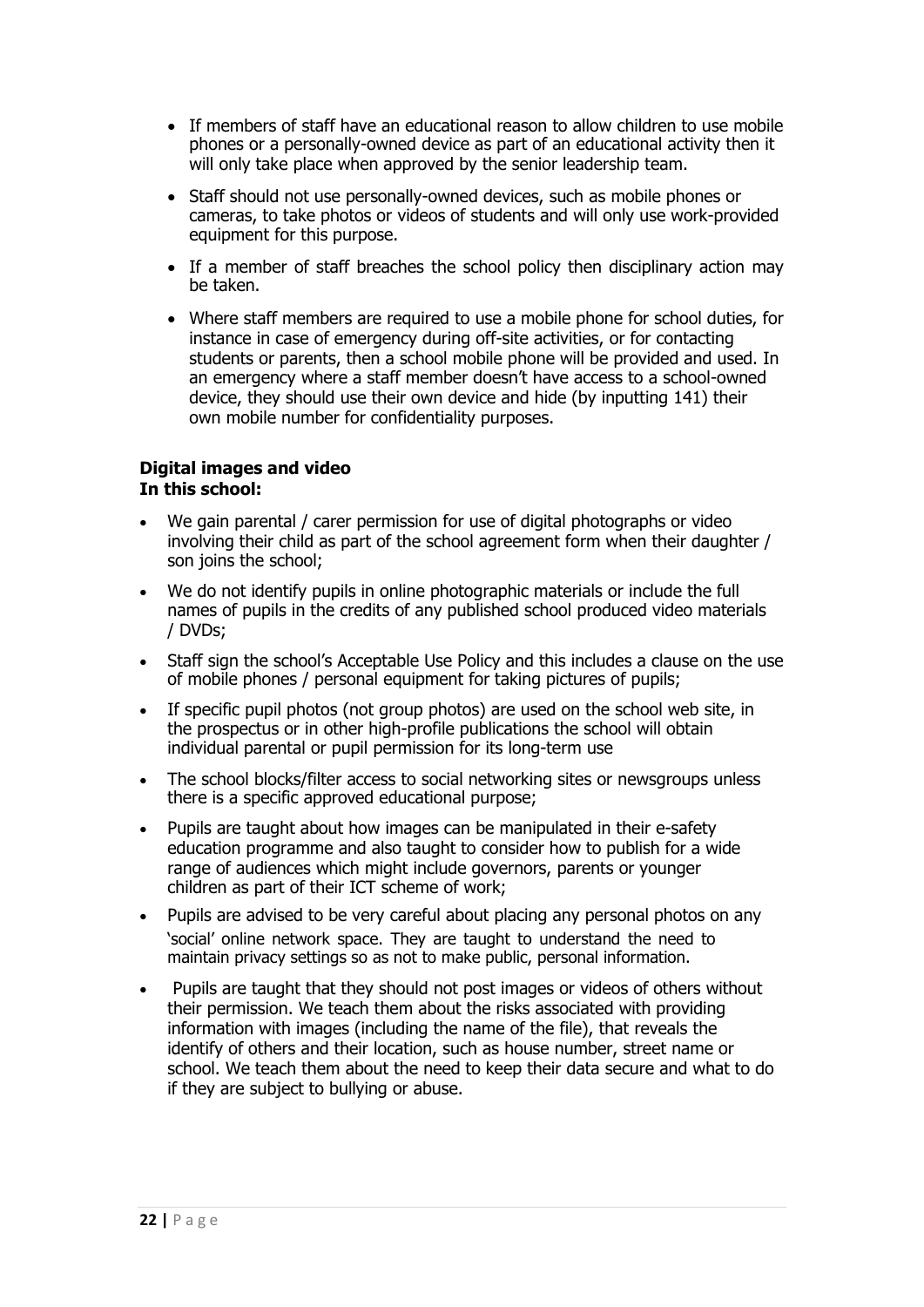#### **Asset disposal**

All redundant equipment will be disposed of through an authorised agency. This will include a written receipt for the item including an acceptance of responsibility for the destruction of any personal data.

All redundant equipment that may have held personal data will have the storage media forensically wiped. Alternatively, if the storage media has failed, it will be physically destroyed. The school will only use authorised companies who will supply a written guarantee that this will happen

Disposal of any equipment will conform to [The Waste Electrical and Electronic](http://www.legislation.gov.uk/uksi/2006/3289/pdfs/uksi_20063289_en.pdf) [Equipment Regulations 2006](http://www.legislation.gov.uk/uksi/2006/3289/pdfs/uksi_20063289_en.pdf) and/or [The Waste Electrical and Electronic](http://www.legislation.gov.uk/uksi/2007/3454/pdfs/uksi_20073454_en.pdf)  [Equipment](http://www.legislation.gov.uk/uksi/2007/3454/pdfs/uksi_20073454_en.pdf) [\(Amendment\) Regulations 2007](http://www.legislation.gov.uk/uksi/2007/3454/pdfs/uksi_20073454_en.pdf). [Further information](http://www.environment-agency.gov.uk/business/topics/waste/32084.aspx) can be found on the Environment Agency website.

#### **Appendices:**

- 1. Acceptable Use Agreement (Pupils)
- 2. Acceptable Use Agreement: All Staff, Volunteers and Governors
- 3. Appendix C Acceptable Use Agreement including photo/video permission (Parents)

**23 |** P a g e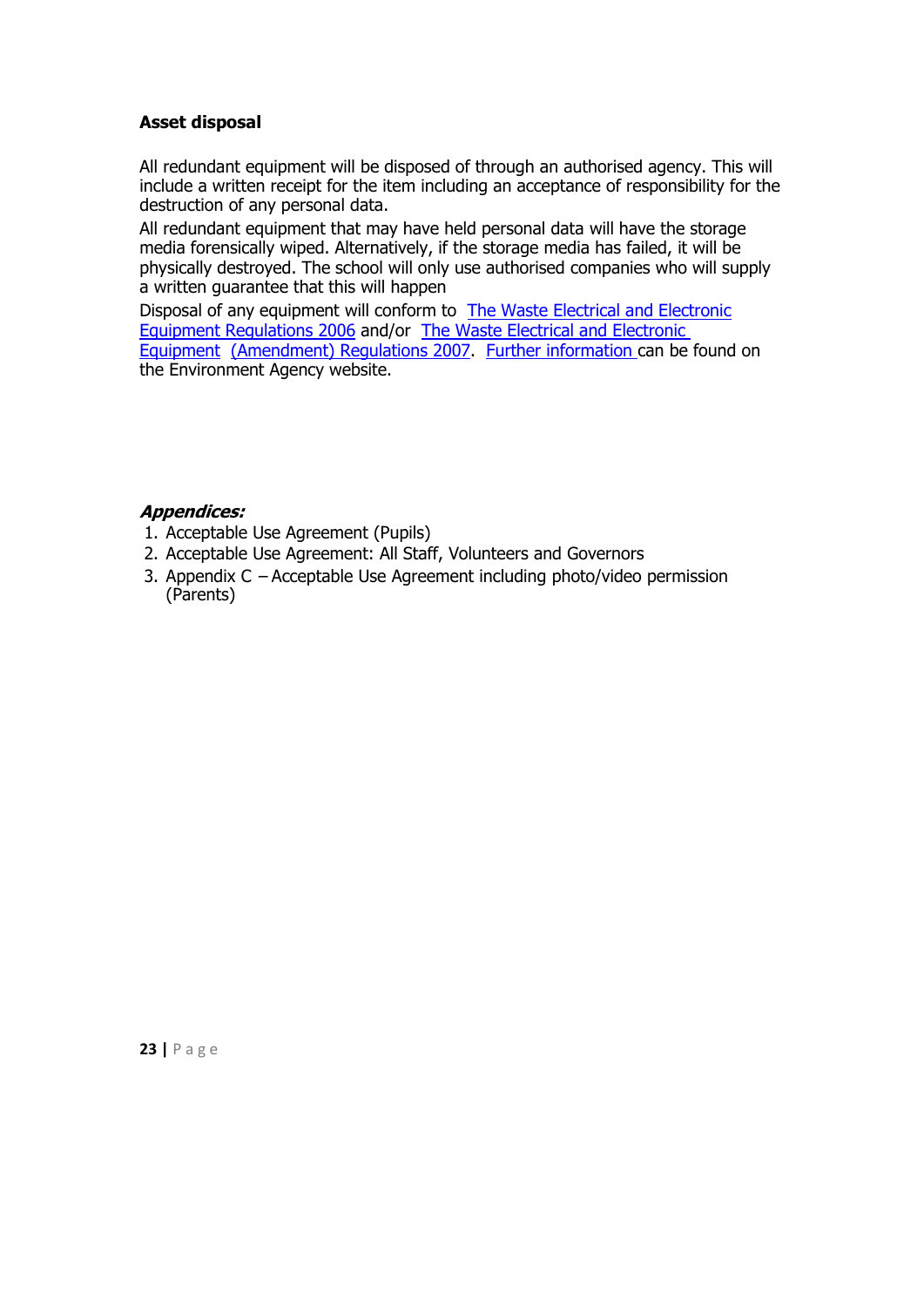# **Appendix A - Pupil Acceptable Use Agreement**

These rules will keep everyone safe and help us to be fair to others.

- 1. I will only use the school's computers for schoolwork, homework and as directed.
- 2. I will not bring files into school (on removable media or online) without permission or upload inappropriate material to my workspace.

I will only edit or delete my own files and not view, or change, other people's files without their permission.

- 3. I will keep my logins, IDs and passwords secret.
- 4. I will use the Internet responsibly and will not visit web sites I know to be banned by the school. I am also aware that during lessons I should visit web sites that are appropriate for my studies.
- 5. I will only e-mail people I know, or those approved by my teachers.
- 6. The messages I send, or information I upload, will always be polite and sensible.
- 7. I will not open attachments, or download a file, unless I have permission or I know and trust the person that has sent them.
- 8. I will not give my home address, phone number, send photographs or video, or give any other personal information that could be used to identify me, my family or my friends, unless a trusted adult has given permission.
- 9. I will never arrange to meet someone I have only ever previously met on the Internet or by email or in a chat room, unless I take a trusted adult with me.
- 10. If I see anything I am unhappy with or I receive a message I do not like, I will not respond to it but I will save it and talk to a teacher / trusted adult.
- 11. I am aware that some websites and social networks have age restrictions and I should respect this.
- 12. I am aware that my online activity at all times should not upset or hurt other people and that I should not put myself at risk.
- 13. I understand that the school monitors all online activities of students that take place during school time
- 14. I understand that the school can, if necessary, check my school computer files and the Internet sites I have visited and if there are concerns about my e-safety or e-behaviour they will contact me.

*I have read and understand these rules and agree to them. Name: Signed: Date:*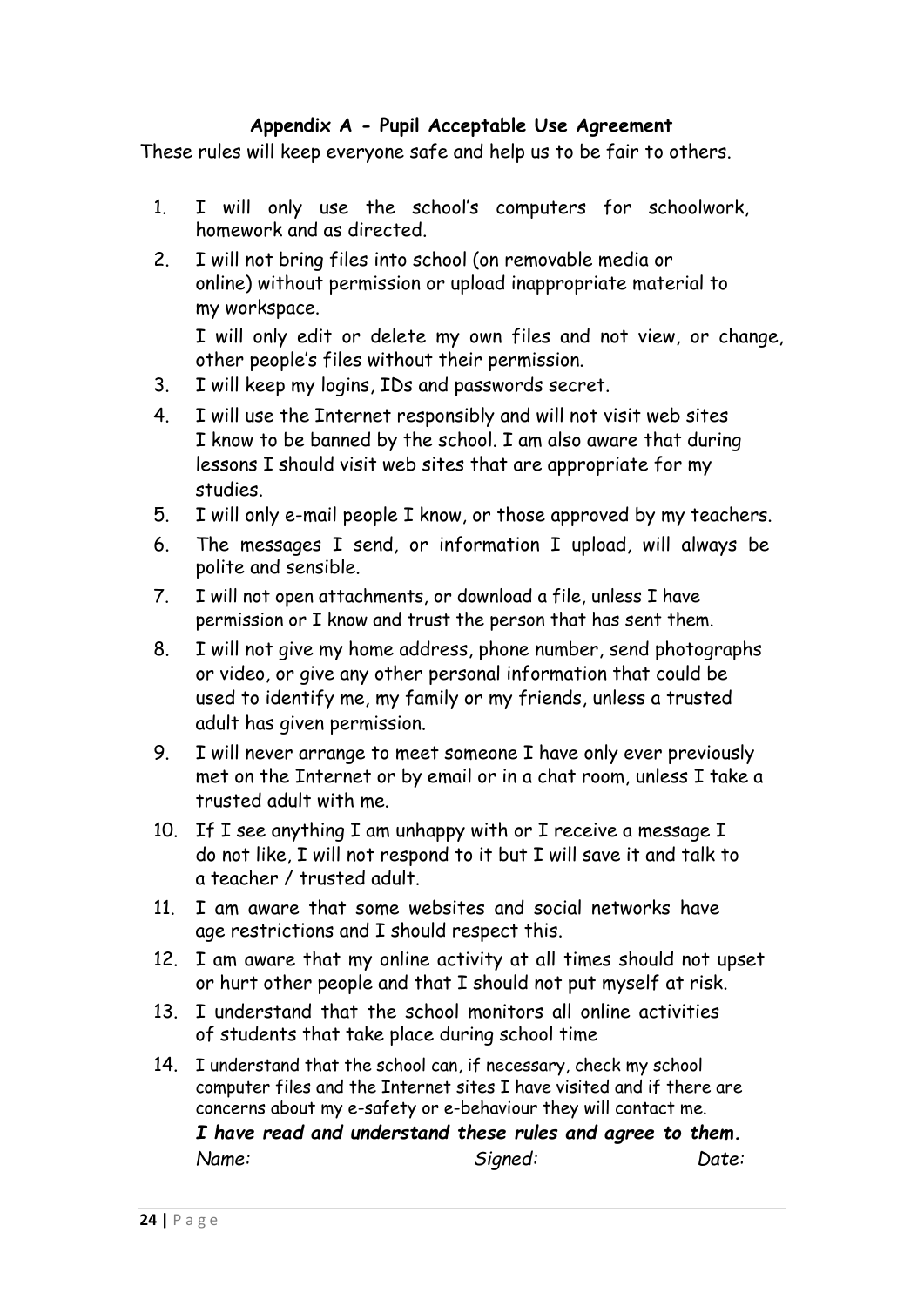# *Appendix B -* **Acceptable Use Agreement: All Staff, Volunteers and Governors**

Covers use of all digital technologies in school: i.e. email, Internet, intranet, network resources, learning platform, software, communication tools, equipment and systems.

- I will only use the school's digital technology resources and systems for Professional purposes or for uses deemed 'reasonable' by the Head and Governing Body.
- I will not reveal my password(s) to anyone.
- I will follow 'good practice' advice in the creation and use of my password. If my password is compromised, I will ensure I change it. I will not use anyone else's password if they reveal it to me and will advise them to change it.
- I will not allow unauthorised individuals to access email / Internet / intranet / network, or other school systems
- I will ensure all documents, data etc., are printed, saved, accessed and deleted / shredded as deemed appropriate by the school.
- I will not engage in any online activity that may compromise my professional responsibilities.
- I will only use the approved email system(s) for any school business.
- I will only use the approved *communication systems* with pupils or parents/carers, and only communicate with them on appropriate school business.
- I will not browse, download or send material that could be considered offensive to colleagues.
- I will report any accidental access to, or receipt of inappropriate materials, or filtering breach or equipment failure to the school administration.
- I will not download any software or resources from the Internet that can compromise the network or might allow me to bypass the filtering and security system or are not adequately licensed.
- I will check copyright and not publish or distribute any work including images, music and videos, that is protected by copyright without seeking the author's permission.
- I will not connect any device (including USB flash drive), to the network that does not have up-to-date anti-virus software, and I will keep any 'loaned' equipment up-to-date, using the school's *recommended anti-virus and other ICT 'defence' systems*.
- I will not use personal digital cameras or camera phones or digital devices for taking, editing and transferring images or videos of pupils or staff and will not store any such images or videos at home.
- I will only use school approved equipment for any storage, editing or transfer of digital images / videos and ensure I only save photographs and videos of children and staff on the *appropriate system or staff-only drive within school*.
- I will follow the school's policy on use of mobile phones / devices at school and *will not take into classrooms / only use in staff areas.*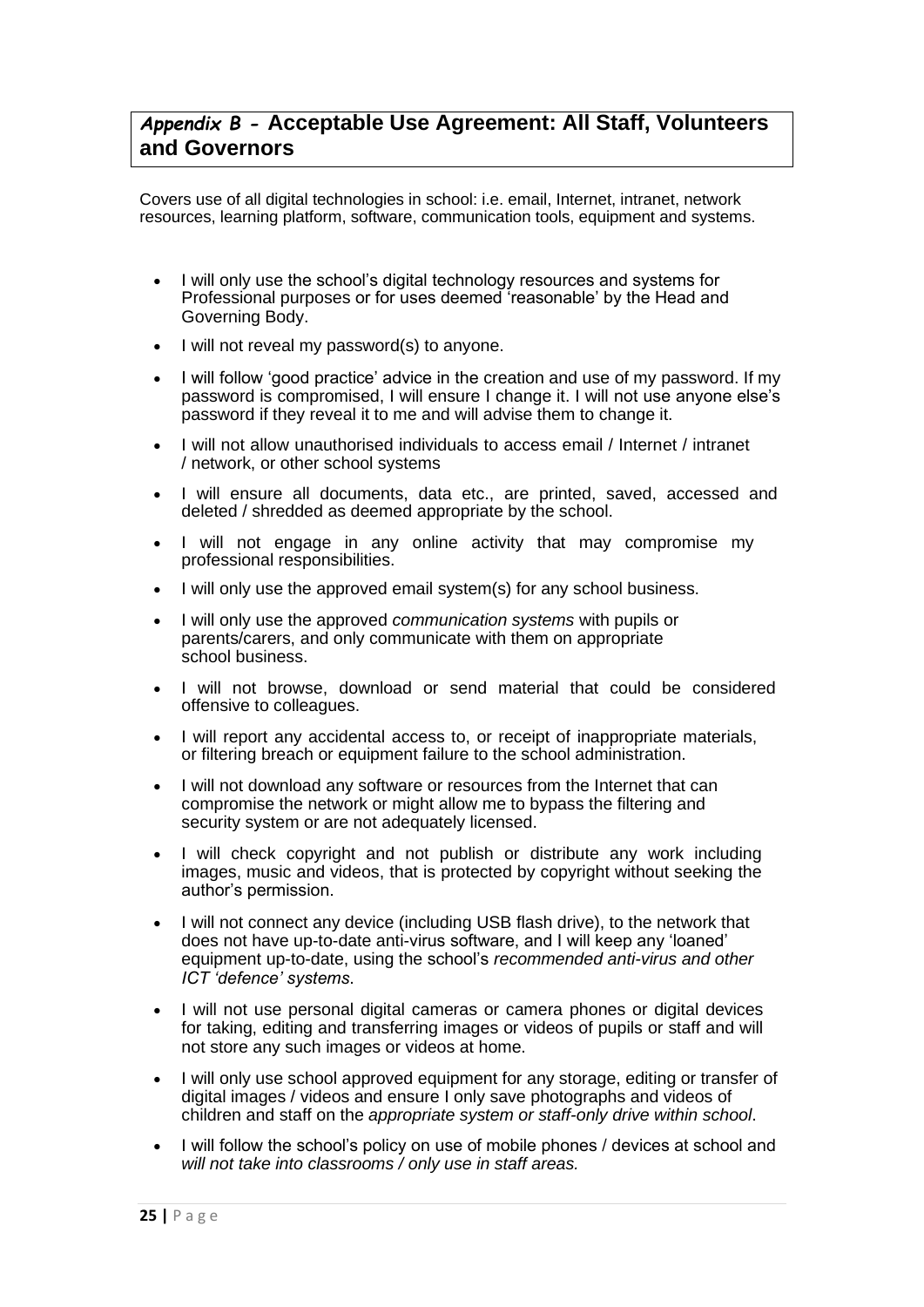- I will ensure that any private social networking sites / blogs etc that I create or actively contribute to are not confused with my professional role.
- I will ensure, where used, I know how to use any social networking sites / tools securely, so as not to compromise my professional role.
- I agree and accept that any computer or laptop loaned to me by the school, is provided solely to support my professional responsibilities and that I will notify the school of any "significant personal use" as defined by HM Revenue & Customs.
- I will only access school resources remotely (such as from home) using the *school approved system* and follow e-security protocols to interact with them.
- I will ensure any confidential data that I wish to transport from one location to another is protected by encryption and that I follow school data security protocols when using any such data at any location.
- I understand that the information security policy requires that any information seen by me with regard to staff or pupil information, held within the school's information management system, will be kept private and confidential, EXCEPT when it is deemed necessary that I am required by law to disclose such information to an appropriate authority.
- I will alert *the school's Designated Safeguarding Officer for* child protection / appropriate senior member of staff if I feel the behaviour of any child may be a cause for concern.
- I understand that it is my duty to support a whole-school safeguarding approach and will report any behaviour (of other staff or pupils), which I believe may be inappropriate or concerning in any way, to a senior member of staff / *and named Designated Safeguarding Officer.*
- I understand that all Internet and network traffic / usage can be logged and this information can be made available *to the Head* / *Safeguarding Lead* on their request.
- I understand that Internet encrypted content (via the https protocol), may be scanned for security and/or safeguarding purposes.
- *Staff that have a teaching role only:* I will embed the school's e-safety / digital literacy curriculum into my teaching.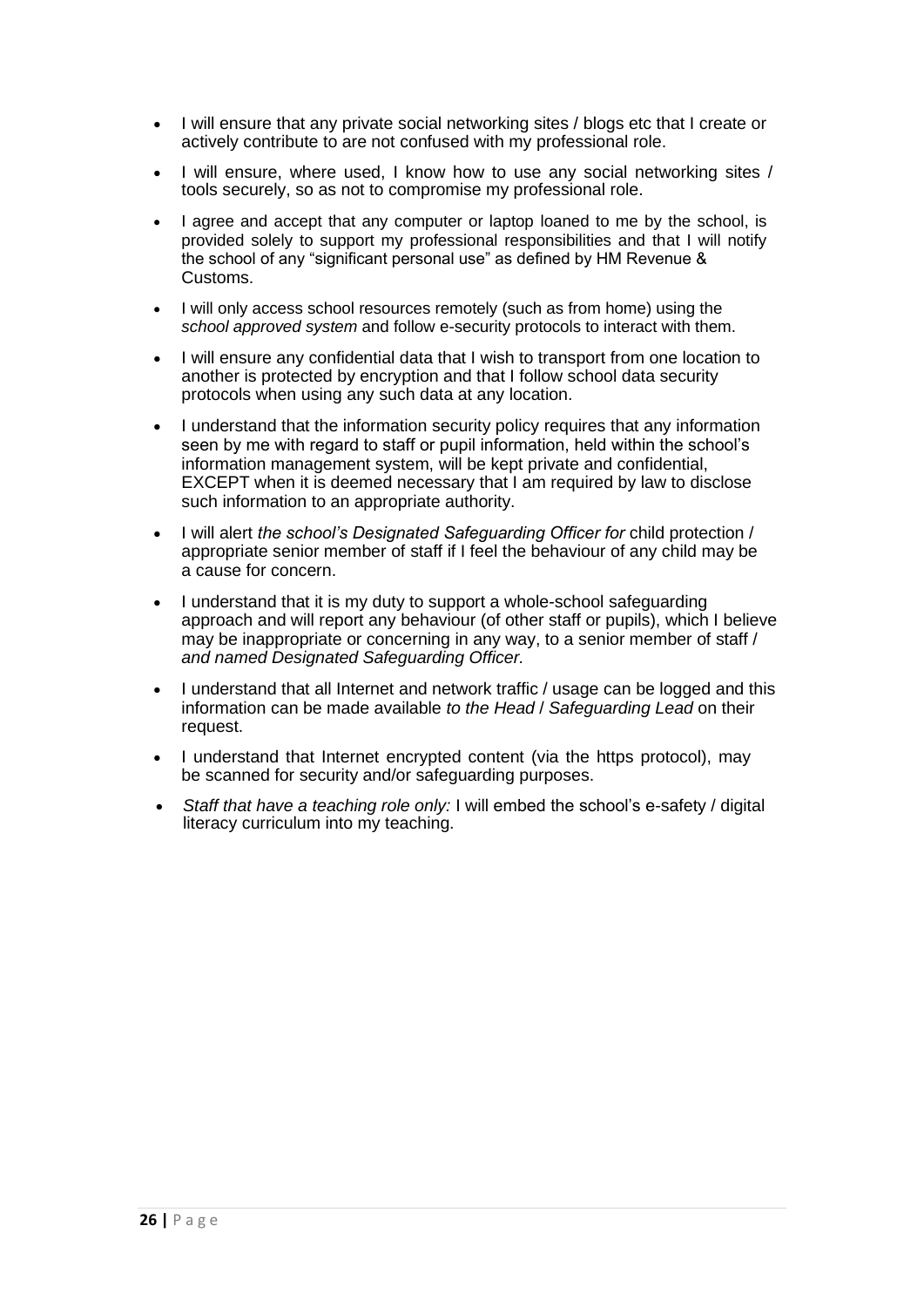# **Acceptable Use Policy (AUP): Agreement Form**

# **All Staff, Volunteers, Governors**

#### **User Signature**

I agree to abide by all the points above.

I understand that I have a responsibility for my own and others e-safeguarding and I undertake to be a 'safe and responsible digital technologies user'.

I understand that it is my responsibility to ensure that I remain up-to-date and read and understand the school's most recent e-safety policies.

I understand that failure to comply with this agreement could lead to disciplinary action.

Signature ........................................ Date .......................................

Full Name ...................................................................... (printed)

Job title / Role .............................................................................................

# **Authorised Signature (Head Teacher / Deputy)**

I approve this user to be set-up on the school systems relevant to their role

Signature ......................................... Date .........................................

Full Name .......................................................... (printed)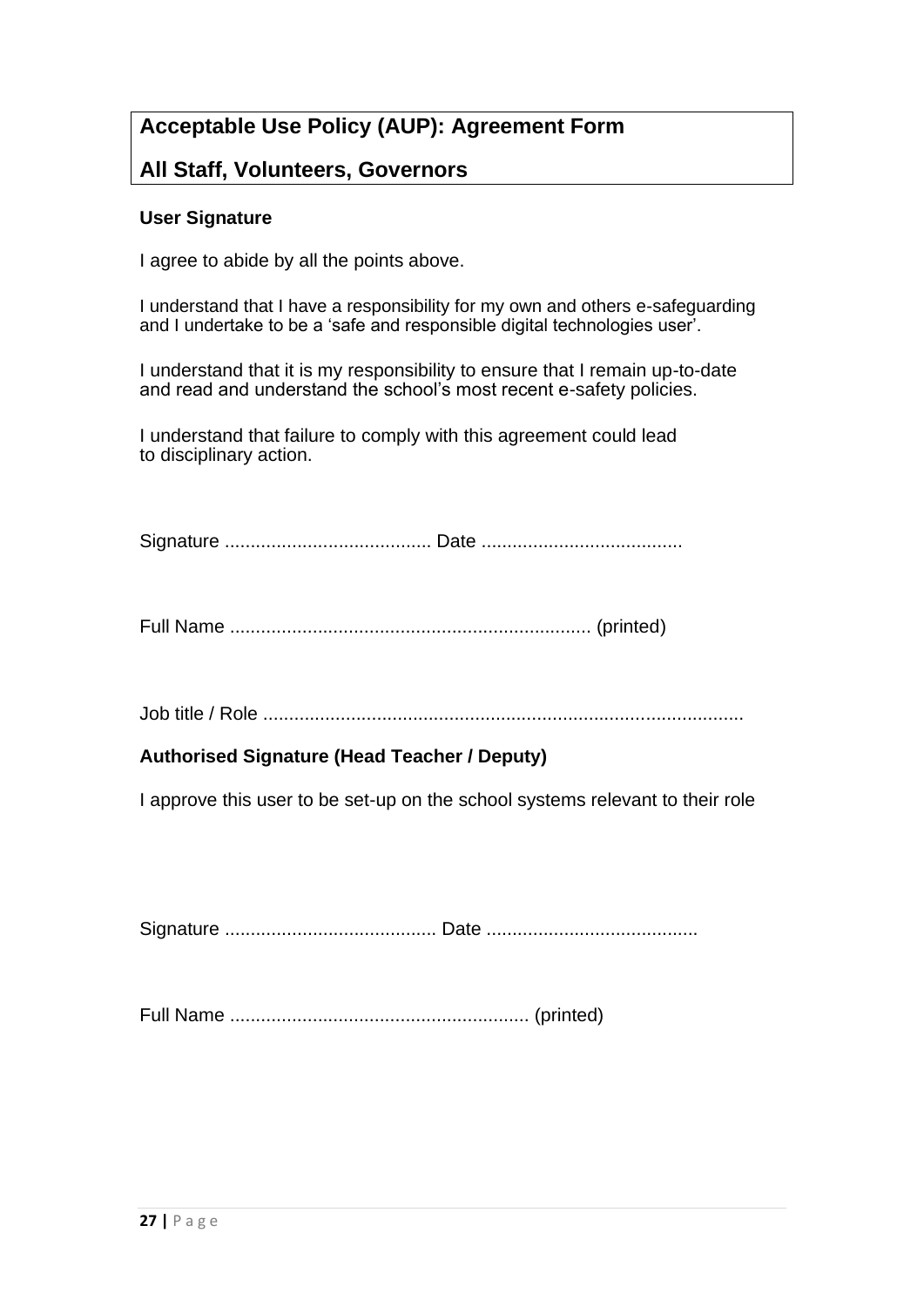#### *Appendix C – Parent* **E-safety agreement form including the use of digital images and video and the use of social networking and on-line media**

# *E***-safety agreement form: parents**

**Internet and ICT:** As the parent or legal guardian of the pupil(s) named below, I grant permission for the school to give my *son* access to:

- o the Internet at school
- o ICT facilities and equipment at the school.

I accept that ultimately the school cannot be held responsible for the nature and content of materials accessed through the Internet and mobile technologies, but I understand that the school takes every reasonable precaution to keep pupils safe and to prevent pupils from accessing inappropriate materials.

I understand that the school can, if necessary, check my child's computer files and the Internet sites they visit at school and if there are concerns about my child's e-safety or e-behaviour they will contact me.

**Use of digital images, photography and video:** I understand the school has a clear policy on "The use of digital images and video" and I support this.

RRRRRR

RR

I understand that the school may use photographs of my child or including them in video material to support learning activities.

I accept that the school may use photographs / video that includes my child in publicity that reasonably promotes the work of the school, and for no other purpose.

I will not take and then share online, photographs of other children (or staff) at school events without permission.

**Social networking and media sites:** I understand that the school has a clear policy on "The use of social networking and media sites" and I support this.

I understand that the school takes any inappropriate behaviour seriously and will respond to observed or reported inappropriate or unsafe behaviour.

I will support the school by promoting safe use of the Internet and digital technology at home. I will inform the school if I have any concerns.

**My son's name(s): \_\_\_\_\_\_\_\_\_\_\_\_\_\_\_\_\_\_\_\_\_\_\_\_\_\_\_\_\_\_\_\_\_\_\_\_\_\_\_**

**Parent / guardian signature: \_\_\_\_\_\_\_\_\_\_\_\_\_\_\_\_\_\_\_\_\_\_\_\_\_\_\_\_\_\_**

Date: / /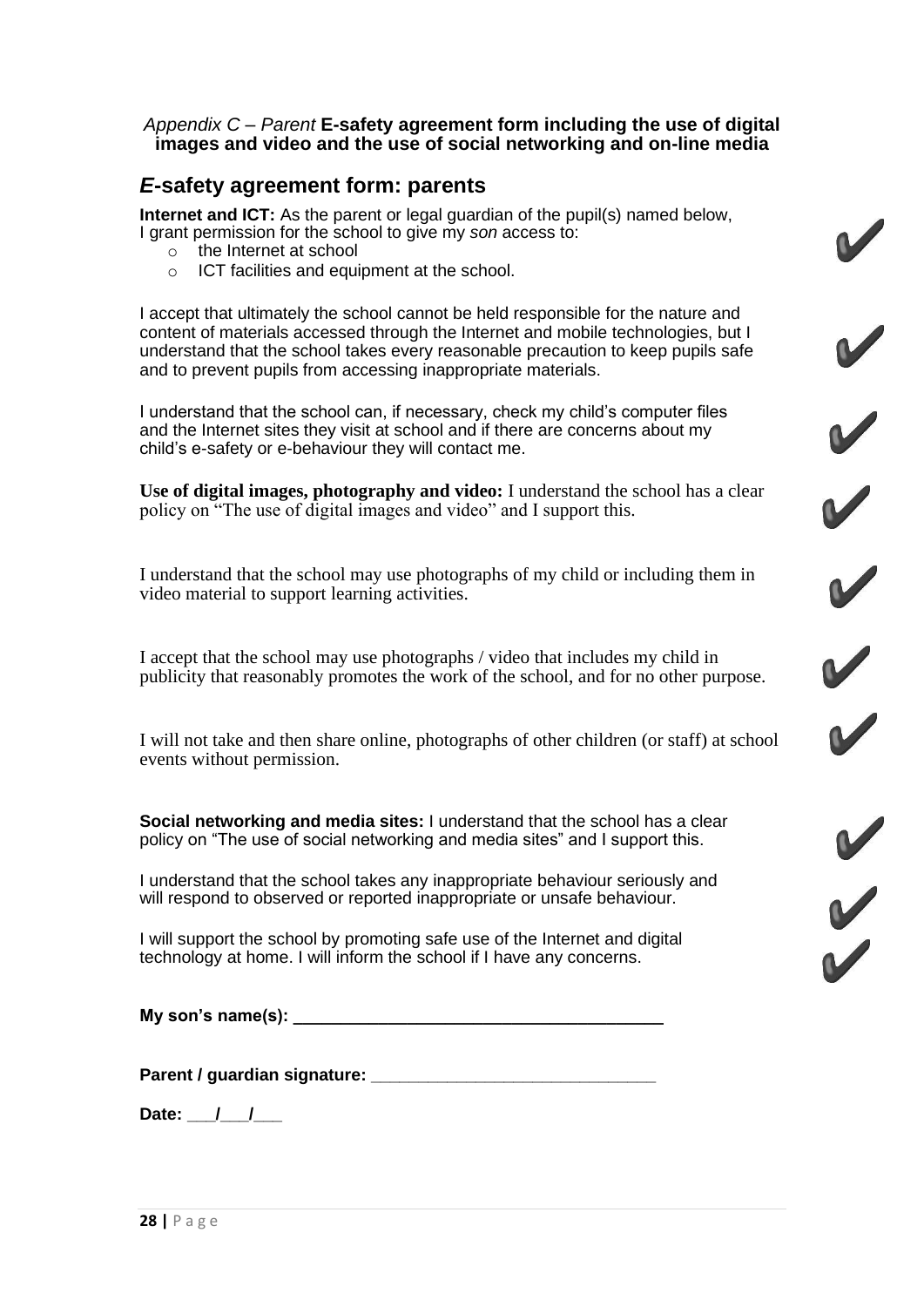# **The use of digital images and video**



To comply with the Data Protection Act 1998, we need your permission before we can photograph or make recordings of your son.

We follow the following rules for any external use of digital images:

#### **If the pupil is named, we avoid using their photograph.**

#### **If their photograph is used, we avoid naming the pupil.**

Where showcasing examples of pupils work we only use their first names, rather than their full names.

If showcasing digital video work to an external audience, we take care to ensure that pupils aren't referred to by name on the video, and that pupils' full names aren't given in credits at the end of the film.

Only images of pupils in suitable dress are used.

Staffs are not allowed to take photographs or videos on their personal equipment.

------------------------------------------------------------------------

Examples of how digital photography and video may be used at school include:

• Your child being photographed (by the class teacher or teaching assistant) as part of a learning activity;

e.g. taking photos or a video of progress made by a nursery child, as part of the learning record, and then sharing with their parent / guardian.

- Your child's image being used for presentation purposes around the school; e.g. in class or wider school wall displays or PowerPoint© presentations.
- Your child's image being used in a presentation about the school and its work in order to share its good practice and celebrate its achievements, which is shown to other parents, schools or educators;

e.g. within a CDROM / DVD or a document sharing good practice; in our school prospectus or on our school website.

In rare events, your child's picture could appear in the media if a newspaper photographer or television film crew attends an event.

Note: If we, or you, actually wanted your child's image linked to their name we would contact you separately for permission, e.g. if your child won a national competition and wanted to be named in local or government literature.